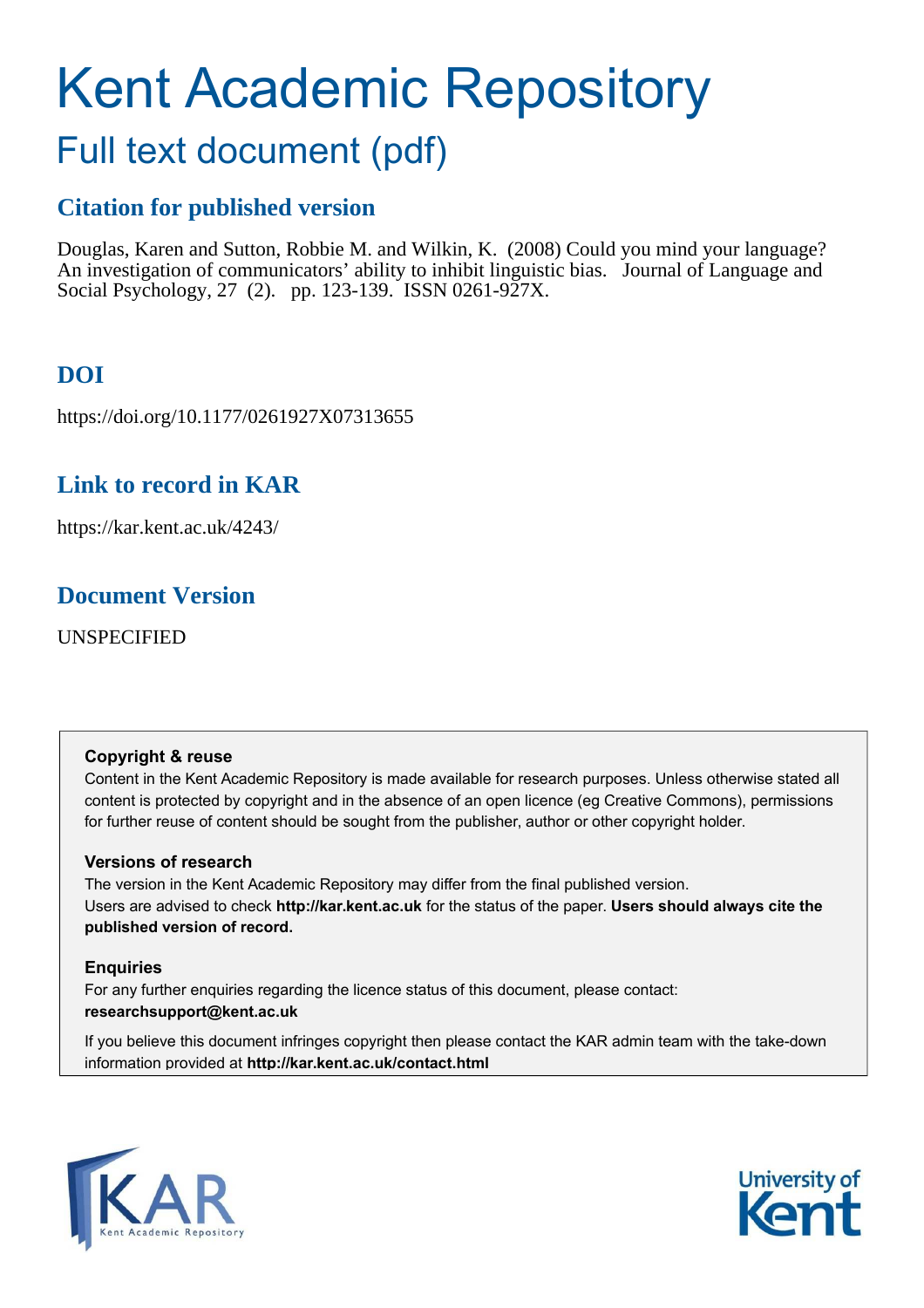#### RUNNING HEAD: Inhibiting linguistic bias

Could you mind your language? An investigation of communicators' ability to

inhibit linguistic bias

Karen M. Douglas, Robbie M. Sutton

University of Kent

#### Katie Wilkin

University of Manchester

#### AUTHOR NOTE:

This research was supported by a grant from the Economic and Social Research Council (Reference: RES-000-22-0559). Pre-testing of materials was supported by a research grant from the British Academy (Reference: SG-37234).

Correspondence concerning this article should be addressed to Karen Douglas, Department of

Psychology, University of Kent, Canterbury, CT2 7NP, United Kingdom.

E-mail: k.douglas@kent.ac.uk.

Uncorrected manuscript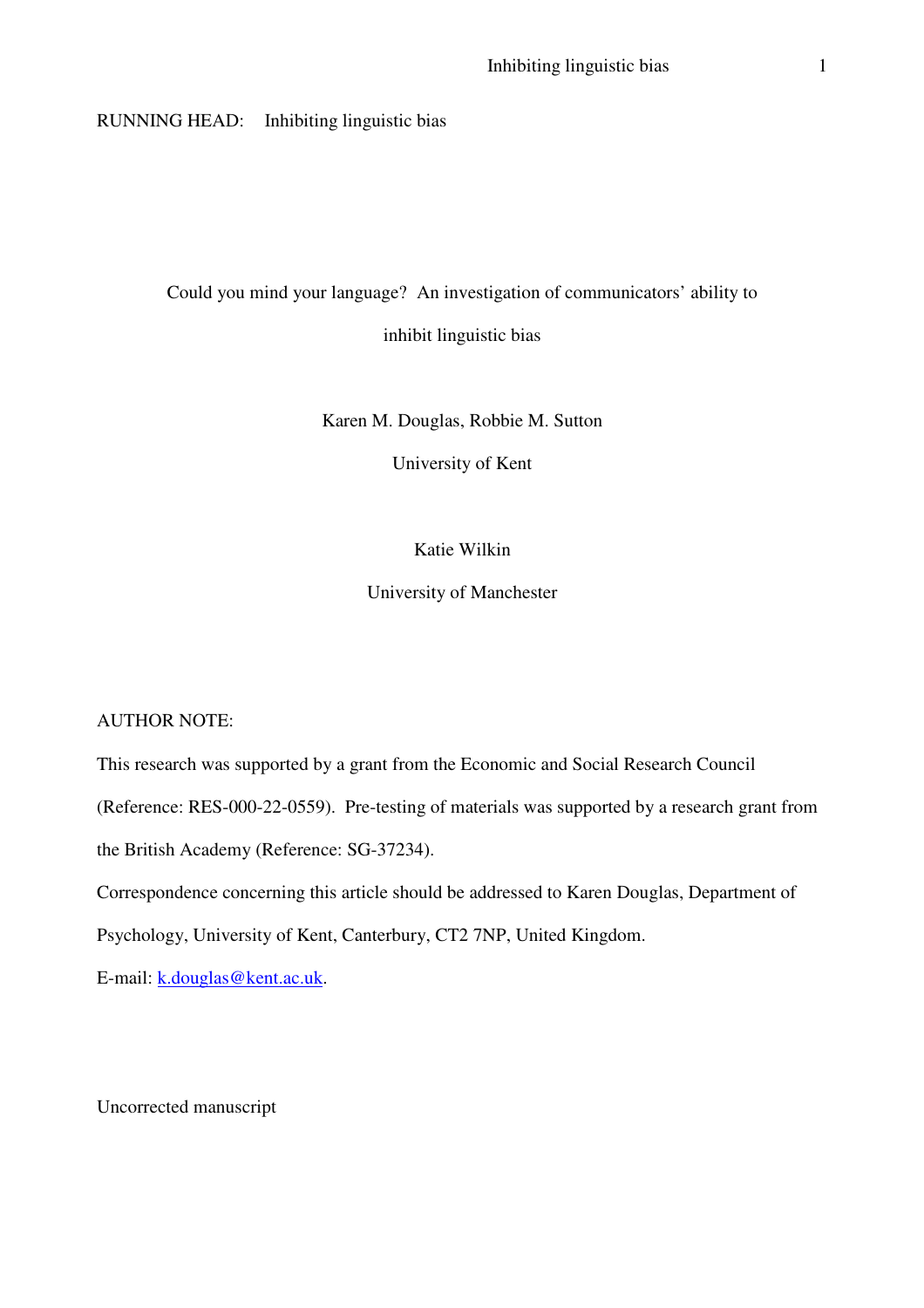#### Abstract

Three experiments are reported that examine communicators' ability to inhibit linguistic bias. Research has shown that communicators use more abstract language (e.g., "Jamie is affectionate" versus "Jamie kisses Rose") to describe more expected behavior. Recent research shows that this bias may be overwhelmed by goals to put a "spin" on actions or to manipulate audiences' impressions of actors. Similarly, the present experiments show that people who wish to communicate without bias may often be able to do so. Inhibition occurred when participants selected descriptions from a list of alternatives, and when they freely described *both* expected and unexpected behaviors. However, inhibition failed when participants were asked to freely describe *either* expected *or* unexpected behaviors alone.

#### BIOGRAPHICAL INFORMATION:

Karen Douglas completed her PhD in social psychology at the Australian National University in 2000. She is currently a Senior Lecturer in psychology at the University of Kent. She is interested in communication processes, social influence and social cognition. Robbie Sutton completed his PhD in social psychology at the Victoria University of Wellington in 2000. He is currently a Senior Lecturer in psychology at the University of Kent. He is interested in communication processes, social cognition and social justice. Katie Wilkin completed her BSc (Honours) at the University of Newcastle-upon-Tyne in 2002. She is currently a Research Assistant in the School of Psychological Sciences at the University of Manchester. At the time the data for this article were collected, Katie was a Research Assistant at Keele University.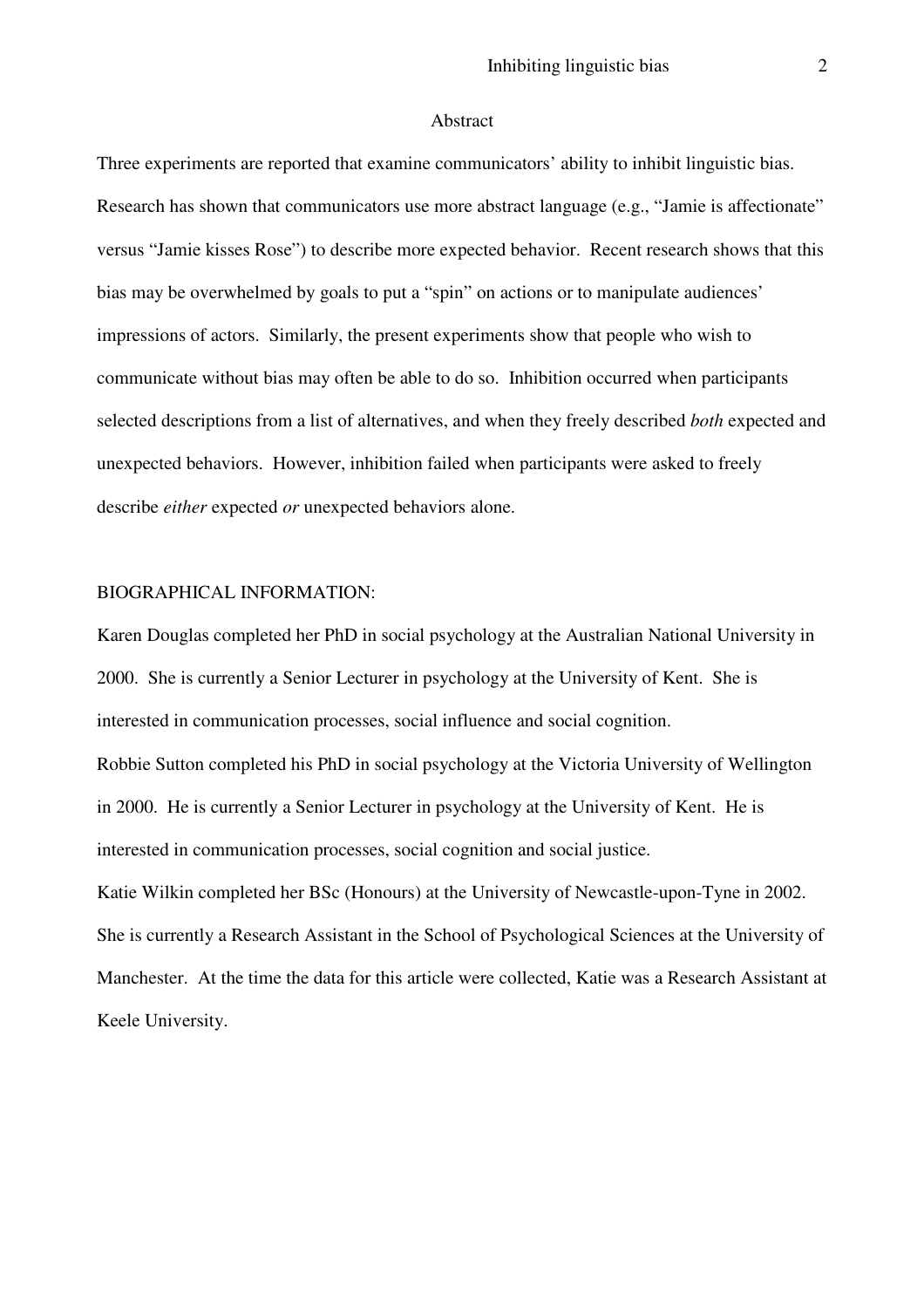Could you mind your language? An investigation of communicators' ability to inhibit linguistic bias

Language is the primary means by which we share our beliefs about people (e.g., Hamilton, Gibbons, Stroessner & Sherman, 1992; Maass, Salvi, Arcuri & Semin, 1989). In using language to share our beliefs, we can intentionally (e.g., Douglas & Sutton, 2003; Petty & Cacioppo, 1986; Wenneker, Wigboldus & Spears, 2005) or unintentionally (e.g., Franco & Maass, 1999; Ruscher, 2001) influence others' beliefs. Our linguistic choices may also implicitly convey much about our own attitudes towards the people we describe (Douglas & Sutton, 2006). Often however, we may not wish to communicate our attitudes, either because they conflict with our values (e.g., Moskowitz, Gollwitzer, Wasel & Schaal, 1999) or because there is a social price to pay for their expression (Cole, Sutton & Douglas, 2007; Mae & Carlston, 2005; Sutton, Elder & Douglas, 2006). In this article, we examine whether individuals are able to suppress the linguistic expression of their biased attitudes towards people. If language is a window to the mind (Edwards & Potter, 1993), we investigate when its users are able to draw the curtains. *Effects of goals and expectancies on language abstraction* 

The biases inherent in people's descriptions of others have been extensively studied under the framework of the *linguistic category model* (LCM: Semin & Fiedler, 1988, 1991; see Wigboldus & Douglas, 2007 for a review). Both the linguistic intergroup bias (LIB) and the linguistic expectancy bias (LEB) are subtle but important means by which beliefs are transmitted and perpetuated (e.g., Maass, 1999; Rubini & Semin, 1994; Wigboldus, Semin & Spears, 2000). Further, recent research suggests that as well as being sensitive to describers' beliefs, language abstraction is also affected by social goals, even if it is unlikely that communicators are aware they are using language abstraction strategically (Douglas & McGarty, 2001, 2002; Gil de Montes, Semin & Valencia, 2003; Maass, Ceccarelli & Rudin, 1996; Semin, Gil de Montes & Valencia, 2003; Rubini & Sigall, 2002; Schmid & Fiedler, 1998).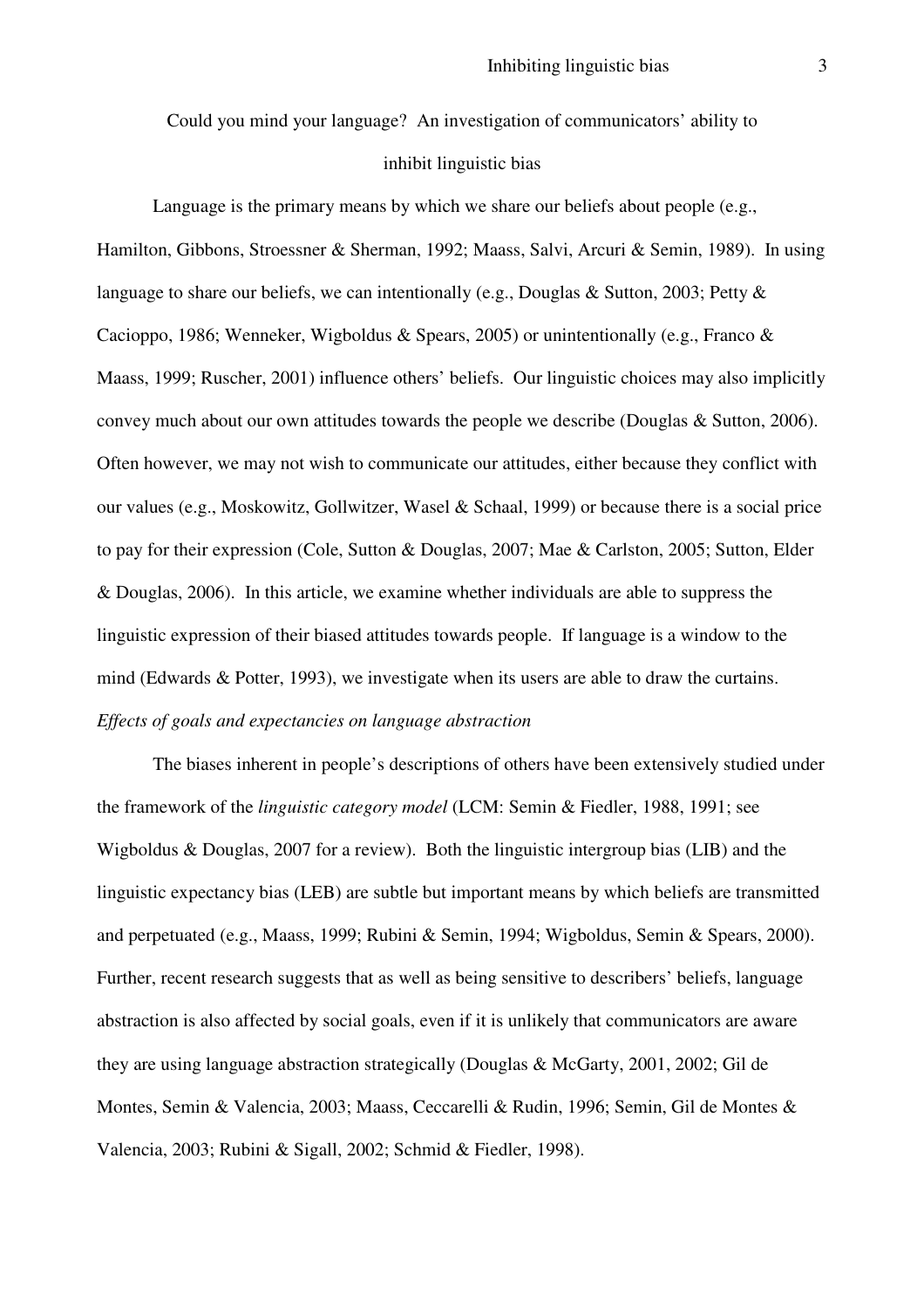These strategic effects appear to be independent of those of expectancies, or pre-existing beliefs. Douglas and Sutton (2003) separately manipulated participants' expectancies and their communication goals, for example by instructing them to portray enemies' behaviors in the best possible light. These goals influenced language abstraction more powerfully than did interpersonal expectancies (see also Wenneker et al., 2005; Semin, Higgins, Gil de Montes, Estourget & Valencia, 2005), suggesting that communication goals may moderate the tendency for the LIB and LEB to perpetuate beliefs and stereotypes.

#### *The difficulty of inhibiting linguistic bias*

Communicators' ability to use linguistic bias to achieve communication goals coheres with contemporary social psychological approaches to communication, which stress that it is flexible and purposive (e.g., Edwards & Potter, 1993; Higgins, 1981; Giles & Coupland, 1991; Semin, 2000). From this perspective it would be surprising were language use deterministically bound to describers' privately held beliefs. Nonetheless a number of published findings suggest that communicators may be unable to inhibit linguistic bias.

In one demonstration, von Hippel, Sekaquaptewa and Vargas (1997) showed that the LIB was correlated with implicit but not explicit measures of prejudice. Similarly, Franco and Maass (1999) found the LIB to be unrelated to explicit measures of prejudice towards Jews, who in the Italian Catholic milieu of the research were normatively protected from prejudice. However, the LIB was related to explicit prejudice toward Islamic Fundamentalists who were not so protected. Given that people are able to control explicit indices of prejudice more easily than implicit indices, this suggests that the LIB comes in 'under the radar' for communicators who are motivated not to express prejudice. The apparent paradox, as noted by Douglas and Sutton (2003, p. 683), is that "participants in studies of interpersonal processes appear to use language abstraction flexibly" but participants in other studies appear "unable to control their language abstraction". This would seem to extinguish hopes that the linguistic transmission of stereotypes may be stemmed. However, the present studies attempt to restore hope and uncover a possible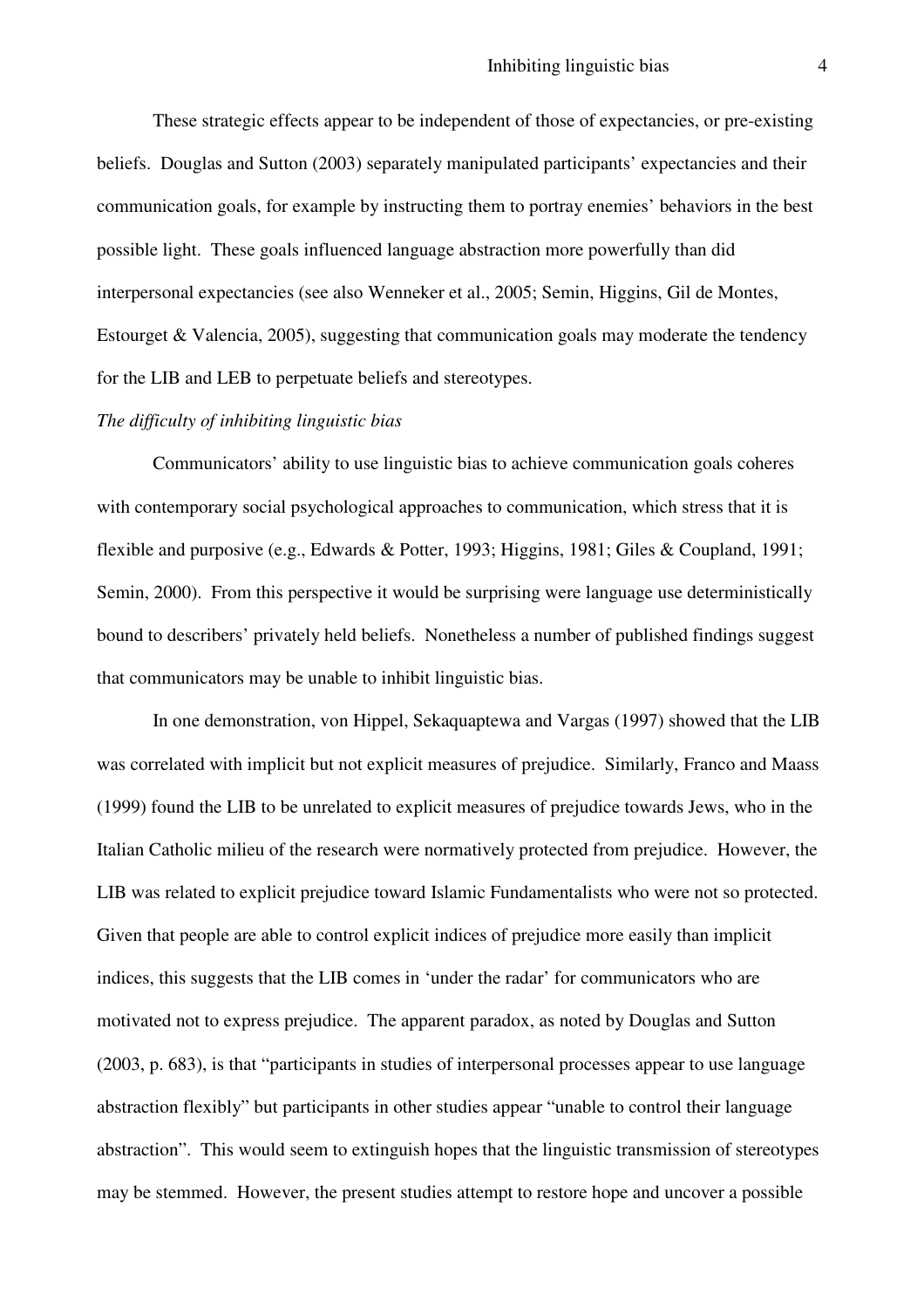solution to this paradox. Specifically, we aim to identify the conditions that are likely to allow communicators to control the expression of their biased beliefs.

#### *The present research*

Published studies on the ability of communicators to recruit linguistic bias differ in several respects from those concerned with the ability to inhibit bias, making difficult the comparative interpretation of results. Research on recruitment of bias has relied on explicit instructions to portray actions in a biased light (Douglas & Sutton, 2003; Semin et al., 2005; Wenneker et al., 2005). Alternatively, researchers have elicited goals specific to the communicative context, such as the goal to be liked by the audience (e.g., Rubini & Sigall, 2002). These goals are highly salient, acute, and typically have a rather Machiavellian flavor. In contrast, research concerned with inhibition of bias has not explicitly instructed people to inhibit bias. Instead it relies on the operation of chronic cultural norms such as those prohibiting prejudice toward certain groups (e.g., Franco & Maass, 1999), and correlations between linguistic bias and other indices of prejudice (e.g., Franco & Maass, 1999; von Hippel et al., 1997). It is therefore possible that different findings have emerged not because of any inherent difficulty in inhibition as opposed to recruitment of bias, but because of differences in methodology.

In this article, we therefore investigate people's ability to inhibit linguistic bias under similar conditions to those in which they have been shown to be highly proficient at recruiting bias (Douglas & Sutton, 2003). The innovation is that we instruct participants to put aside their expectancies about individuals, and provide *un*biased descriptions. We aim to be able to establish whether people truly are less able to inhibit than to creatively recruit linguistic bias.

We start with the assumption that recruiting and inhibiting linguistic bias most likely depend on different psychological mechanisms. Douglas and Sutton (2003) pointed out that inhibition and initiation of behavior are conceptually different and may be governed by different regulatory systems (cf., Higgins, 1997; Semin et al., 2005). When addicts say that they "can't help themselves", they do not mean that they can't help themselves to another cigarette for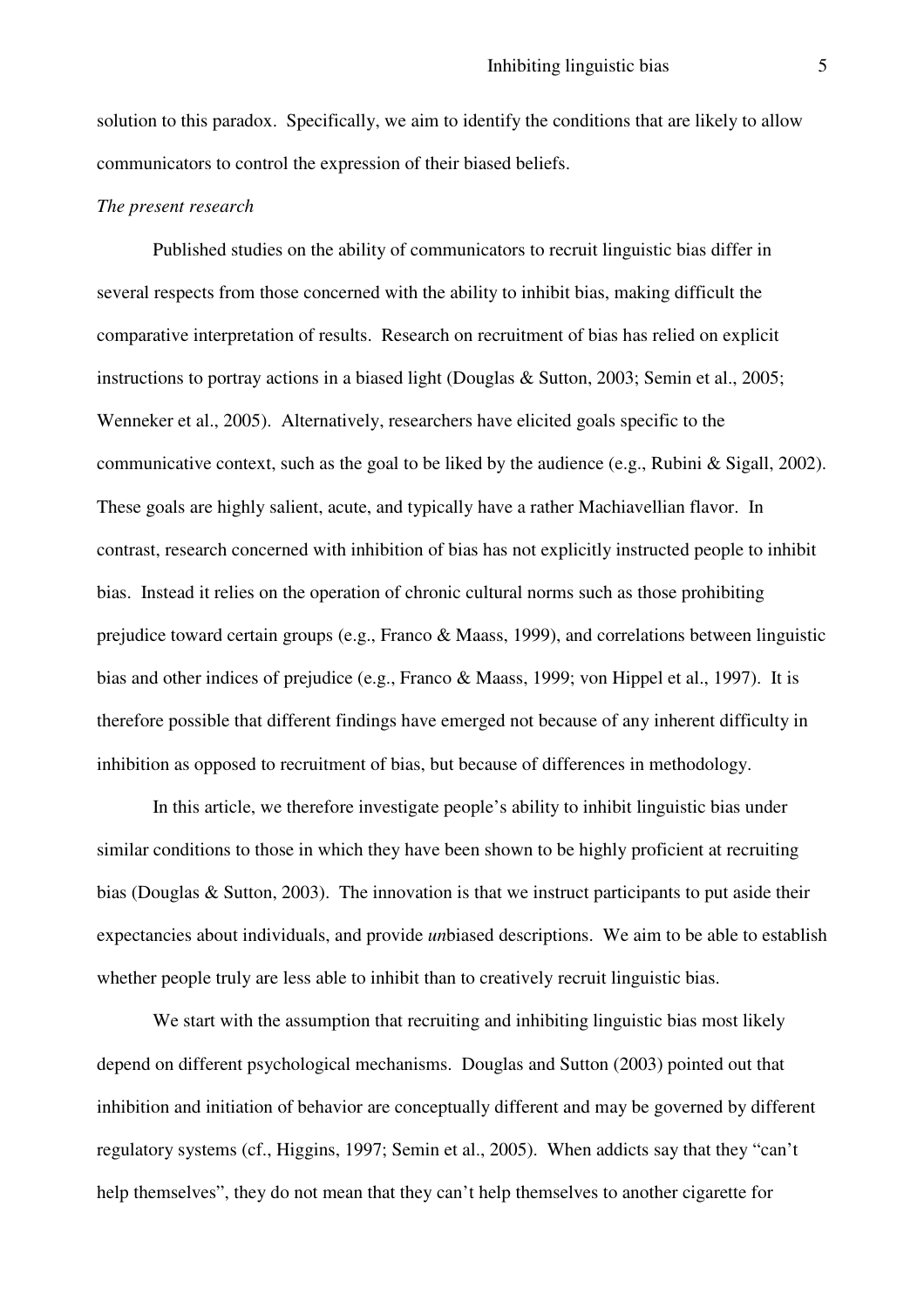example; they mean that in an important sense they can't *stop* themselves doing it. Something similar may be true of linguistic bias, even if the specific obstacles to inhibition are different. Some evidence for the idea that recruitment and inhibition might depend on different processes comes from recent findings that the LEB persists in experiments where communication goals are also manipulated, even if it is overwhelmed by the stronger effects of the latter (Douglas and Sutton, 2003; Wenneker et al., 2005).

One specific way in which inhibition may differ from the recruitment of bias is that by its nature it depends on a monitoring process (Douglas & Sutton, 2003). In order to be suppressed, unwanted thoughts must be detected (Macrae, Bodenhausen, Milne, & Jetten, 1994; Wegner, 1992). Likewise, it is likely that in order to eradicate bias from their language, communicators need to be able to monitor it for their bias. Although there is some evidence that recipients may be able to detect biased use of language abstraction in other people's descriptions (Douglas & Sutton, 2006), detecting bias in their own language may be quite a different matter. For example, believing Jamie to be "affectionate", a communicator may not be able to appreciate that to describe Jamie's behavior in those abstract terms may be biased.

In three experiments we tested participants' ability to inhibit linguistic bias. In Experiment 1, we asked participants to choose descriptions for depicted behaviors from lists of LCM alternatives, having manipulated expectancies with consistency information. Theoretically, bias should be relatively easy to monitor under these conditions, where participants are able to scrutinize and compare different descriptions. In Experiment 2 we asked participants to freely describe both expected and unexpected behaviors. Monitoring may be more difficult here because the close relation between bias in communicators' language and thought may make it difficult for them to detect linguistic bias. On the other hand, participants were prompted to think of *both* expected and unexpected behaviors, perhaps with the knowledge that their descriptions of these behaviors ought to differ in some way. In contrast, participants in Experiment 3 were asked to freely describe *either* expected or unexpected behaviors. Here, participants did not have the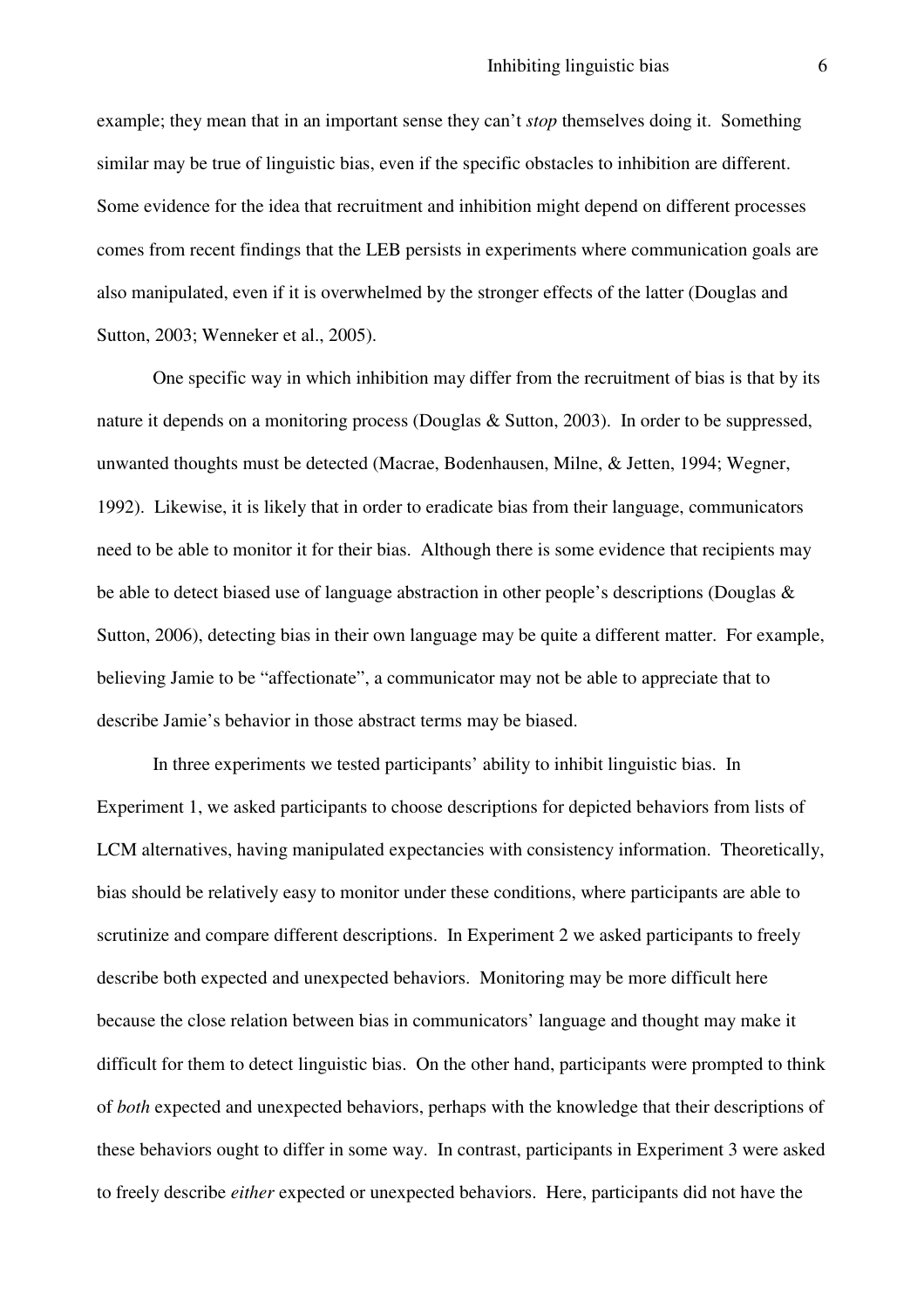luxury of thinking about two different types of behaviors (and therefore the potential for describing behaviors differently), so inhibition may be most difficult under these conditions.

#### Experiment 1

We pre-tested a set of materials on 160 British undergraduate students. From the pre-test we selected six behavioral scenes and descriptions that satisfied Maass et al.'s (1989) criteria. We chose only pictures that were judged positively  $(> 3.5)$  or negatively  $(< 2.5)$ . Pictures were excluded or modified whenever the descriptions on free-response indicated that the scene had been interpreted differently than was intended. We also excluded pictures that were only judged positively when performed "often" and similarly for other combinations of behavior valence and expectancy. We also excluded pictures where one forced-choice response was predominantly chosen. Three of the pictures depicted positive behaviors (recycling bottles, helping someone up who had fallen, studying in the library) and three depicted negative behaviors (spray-painting a wall, talking in the cinema, dropping litter on the ground). Examples of two behaviors (one positive and one negative) with the four LCM response alternatives, are given in the Appendix.

In Experiment 1, we first asked participants to observe six cartoon scenes and choose a description for each based on the four LCM categories (e.g., Douglas & Sutton, 2003; Maass et al., 1989, 1996). Participants were informed that the actor "often" or "rarely" behaves in the manner depicted (Douglas & Sutton, 2003, Study 2). Participants were asked either simply to choose a description for each behavior (control), or to disregard the expectancy information and choose the least biased description ("inhibit" condition).

We predicted that overall, behaviors performed "often" would be encoded more abstractly than those performed "rarely". However, if people are able to inhibit the LEB, an interaction between expectancy and instruction should emerge. Specifically, the LEB should be present in the control condition, but should disappear in the "inhibit" condition.

*Method* 

#### *Participants and Design*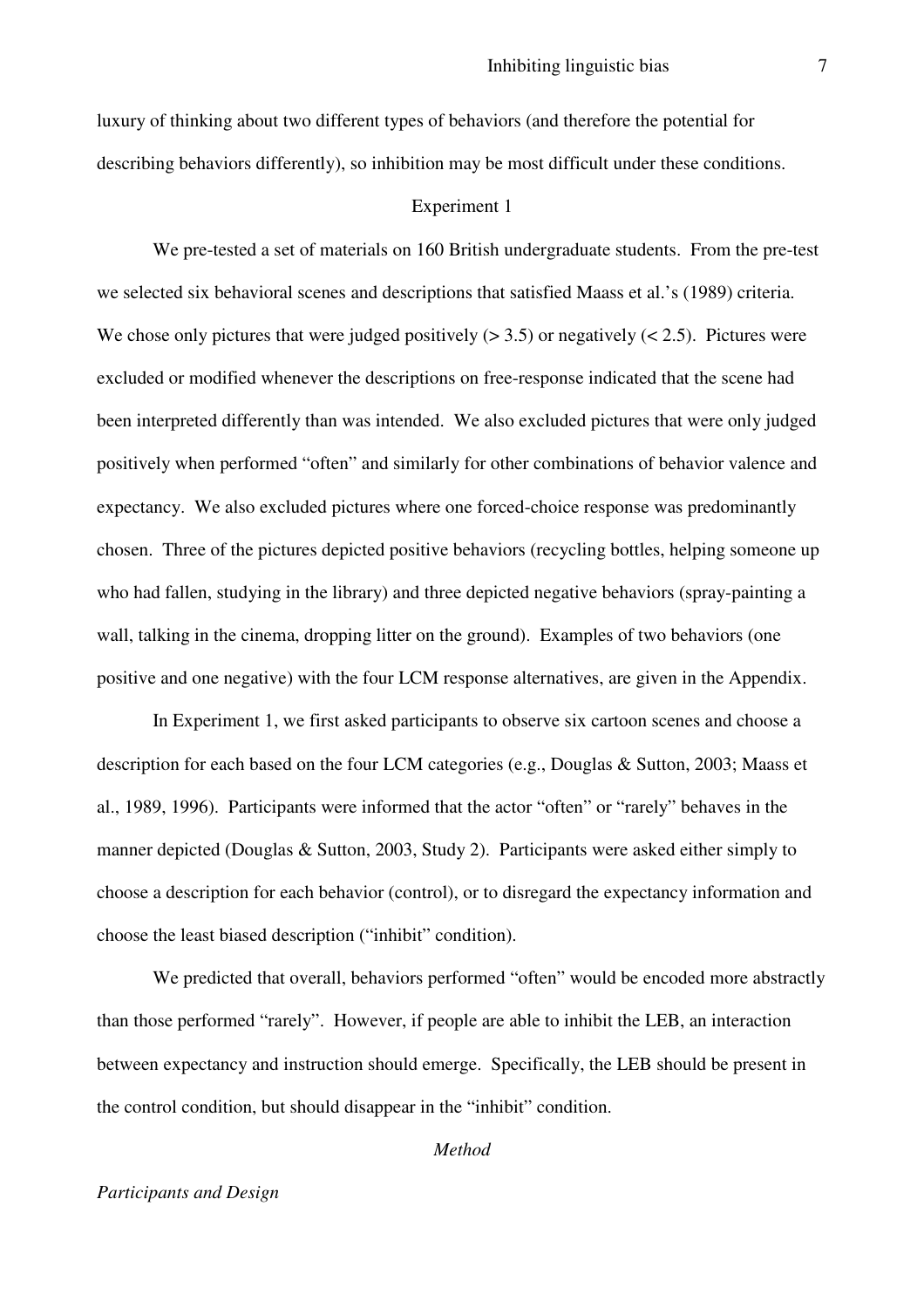One hundred and sixty five British undergraduate psychology students took part in Experiment 1 in return for course credit (123 female and 42 male, with a median age of 19.00). The experiment was a 2 (behavior valence: positive/negative) x 2 (expectancy: often/rarely) x 2 (instruction: control/inhibit) design with repeated measures on behavior valence.

#### *Materials and Procedure*

 Participants were presented with six pages, each depicting one of the positive or negative pictures. Before each picture, participants were given expectancy information. For positive/often performed behaviors, the wording was: "Please note that XX is a pleasant person; he[she] very often does this sort of thing", where XX denotes the name of the actor. The wording for positive/rarely performed behaviors was: "Please note that XX is an unpleasant person; he[she] very rarely does this sort of thing". For negative behaviors, the preambles were reversed such that the actors in the "often" condition were described as unpleasant while those in the "rarely" condition were described as being pleasant.

Participants in the control condition were then asked to select from four LCM alternatives "Which of the following descriptions of XX's behavior would you pick if you had to pick one?" In the "inhibit" condition, a sentence preceded this which said "Please now disregard the information you were given above the picture and think about describing the behavior in an unbiased way." Picture order was randomized. On completion, participants were debriefed and thanked.

#### *Results*

 Participants' choices were coded according to Semin and Fiedler's (1989) guidelines, by assigning DAVs the value '1', IAVs '2', SVs '3' and ADJs '4'. Data were entered into a 2 (behavior valence: positive/negative) x 2 (expectancy: often/rarely) x 2 (instruction: control/inhibit) ANOVA with repeated measures on behavior valence. Means and standard deviations are reported in Table 1.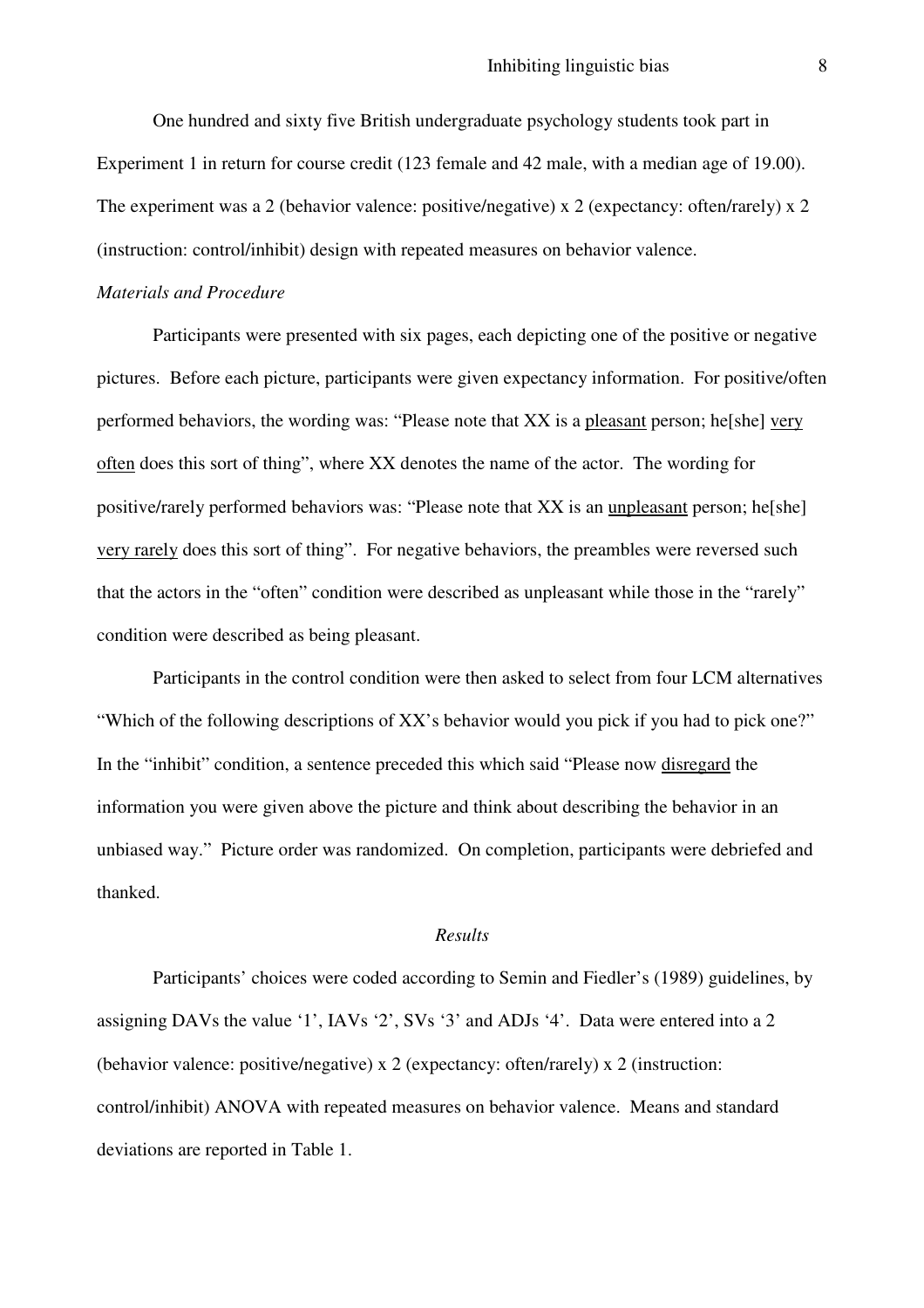There was a main effect for expectancy, with "often" behaviors encoded more abstractly (*M* = 1.99) than "rarely" behaviors (*M* = 1.74), *F* (1, 161) = 12.99, *p* = .000,  $\eta^2$  = .08. There was no main effect for instruction,  $F(1, 161) = 2.53$ ,  $p = .114$ ,  $\eta^2 = .02$ . As predicted, there was an interaction between expectancy and instruction,  $F(1, 161) = 6.30, p = .013, \eta^2 = .04$ . Planned comparisons revealed that the LEB was present in the control condition ( $M<sub>often</sub> = 2.14$  vs  $M<sub>rarely</sub> =$ 1.71),  $F(1, 161) = 18.38$ ,  $p = .000$ ,  $\eta^2 = .10$ , but not in the inhibit condition, ( $M_{\text{often}} = 1.85$  vs  $M_{rarely} = 1.77$ ,  $F(1, 161) = .61$ ,  $p = .437$ ,  $\eta^2 = .004$ .

Although not relevant to our hypotheses, there was a main effect for behavior valence, with negative behaviors ( $M = 1.97$ ) encoded more abstractly than positive behaviors ( $M = 1.76$ ),  $F(1, 161) = 20.26$ ,  $p = .000$ ,  $\eta^2 = .11$ . There was also an interaction between behavior valence and instruction,  $F(1, 161) = 7.28$ ,  $p = .004$ ,  $\eta^2 = .04$ . Post-hoc analyses revealed a difference in abstraction between control and inhibit conditions for negative behaviors (*Mcontrol* = 2.10 vs  $M_{inhibit} = 1.85$ ,  $F(1, 161) = 6.47$ ,  $p = .012$ ,  $\eta^2 = .04$ , but not for positive behaviors,  $(M_{control} =$ 1.75 vs  $M_{inhibit}$  =1.77),  $F(1, 161) = .04$ ,  $p = .843$ ,  $\eta^2 = .000$ .<sup>1</sup> No other effects were significant.

#### *Discussion*

Results revealed that when expectancies were minimally induced and participants were able to scrutinize and select from a list of descriptions, they were able to inhibit the LEB. The conditions of this experiment are similar to those of Douglas and Sutton (2003, Studies 1 and 2) and together with them show that participants are able both to recruit and inhibit bias when so instructed.  $2$ 

As we have noted however, inhibition may not always be this easy. When presented with a list of descriptions, participants are able to compare and contrast them, and may notice that abstract descriptions tend to be more evaluative, interpretive, and imply greater temporal stability (Semin & Fiedler, 1988), which may make the task of inhibition easier. However, in freeresponse mode, communicators do not have the luxury of evaluating their comparisons in the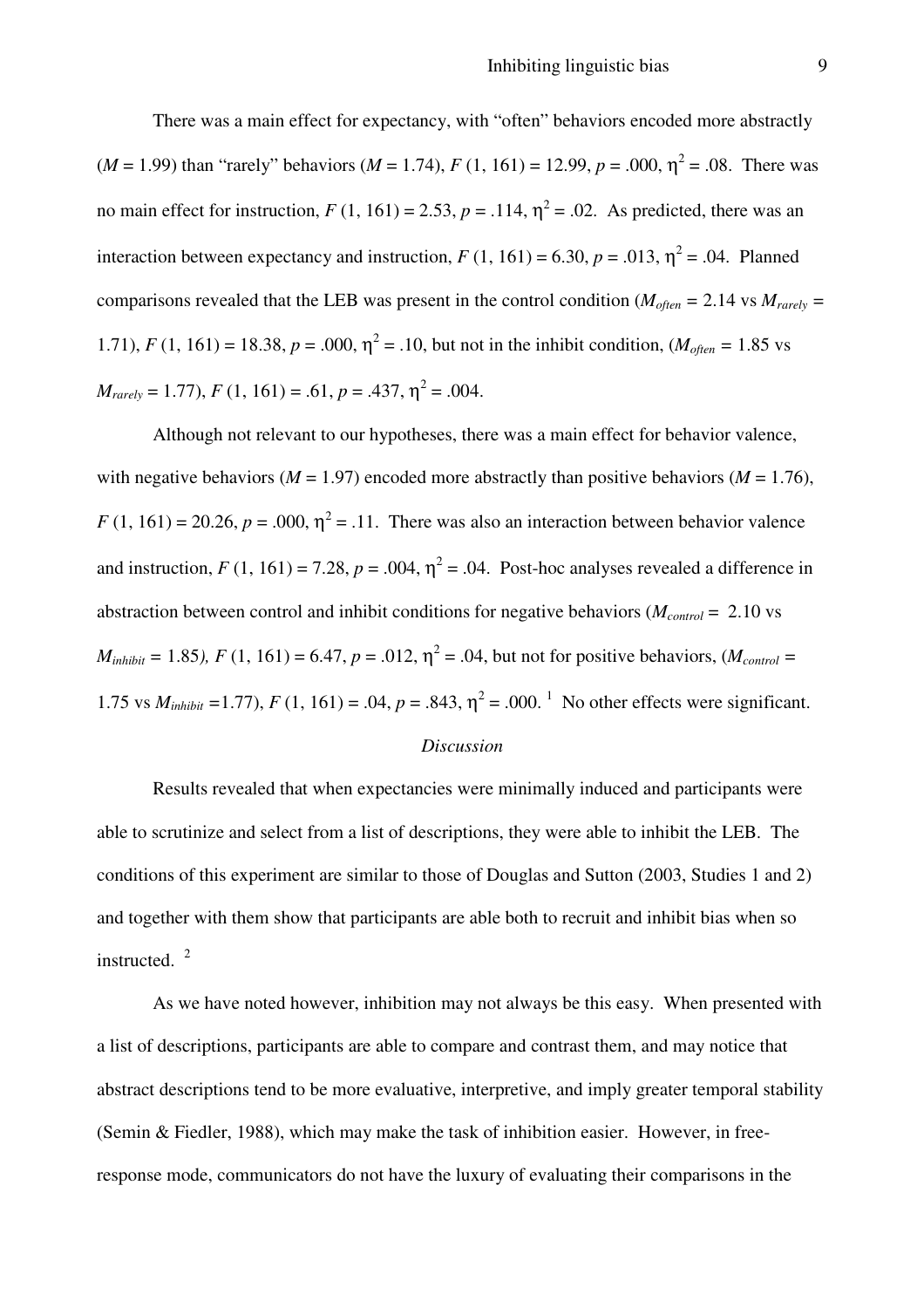light of others that have been suggested to them. Further, it may be intrinsically difficult to spot biases in the descriptions they generate, which by their nature are likely to be closely related to their own cognitive representations of events (Semin & Fiedler, 1988, 1991).

Therefore, the aim of Experiments 2 and 3 was to determine if participants are still able to inhibit linguistic bias when they generate their own descriptions. If the availability of alternatives determines the ability to inhibit linguistic bias, participants should be able to inhibit linguistic bias in Experiment 2, where expectancy is manipulated within-participants. However, inhibition should be more difficult in Experiment 3 when expectancy is manipulated between-participants. On the other hand, if the inhibition of bias in free-response mode is intrinsically difficult, we would expect participants to fail to inhibit bias in both Experiments 2 and 3.

#### Experiment 2

#### *Method*

#### *Participants and Design*

 Fifty one undergraduate students from a British university participated in exchange for sweets (34 female and 17 male, with a median age of 20.00). The experiment was a 2 (behavior valence: positive/negative) x (expectancy: often/rarely) x 2 (instruction: control/inhibit) design with repeated measures on behavior valence and expectancy.

#### *Materials and Procedure*

The materials and procedure were identical to Experiment 1, except that instead of choosing from four alternatives, participants were asked to "describe XX's behavior in your own words". They were prompted to begin their descriptions with "XX..." Participants were given six lines to write their descriptions. Picture order was randomized. On completion, participants were debriefed and thanked.

#### *Results*

Due to the free-response nature of the study, it was necessary to code the language abstraction participants used to describe the actors' behaviors. Predicates were coded according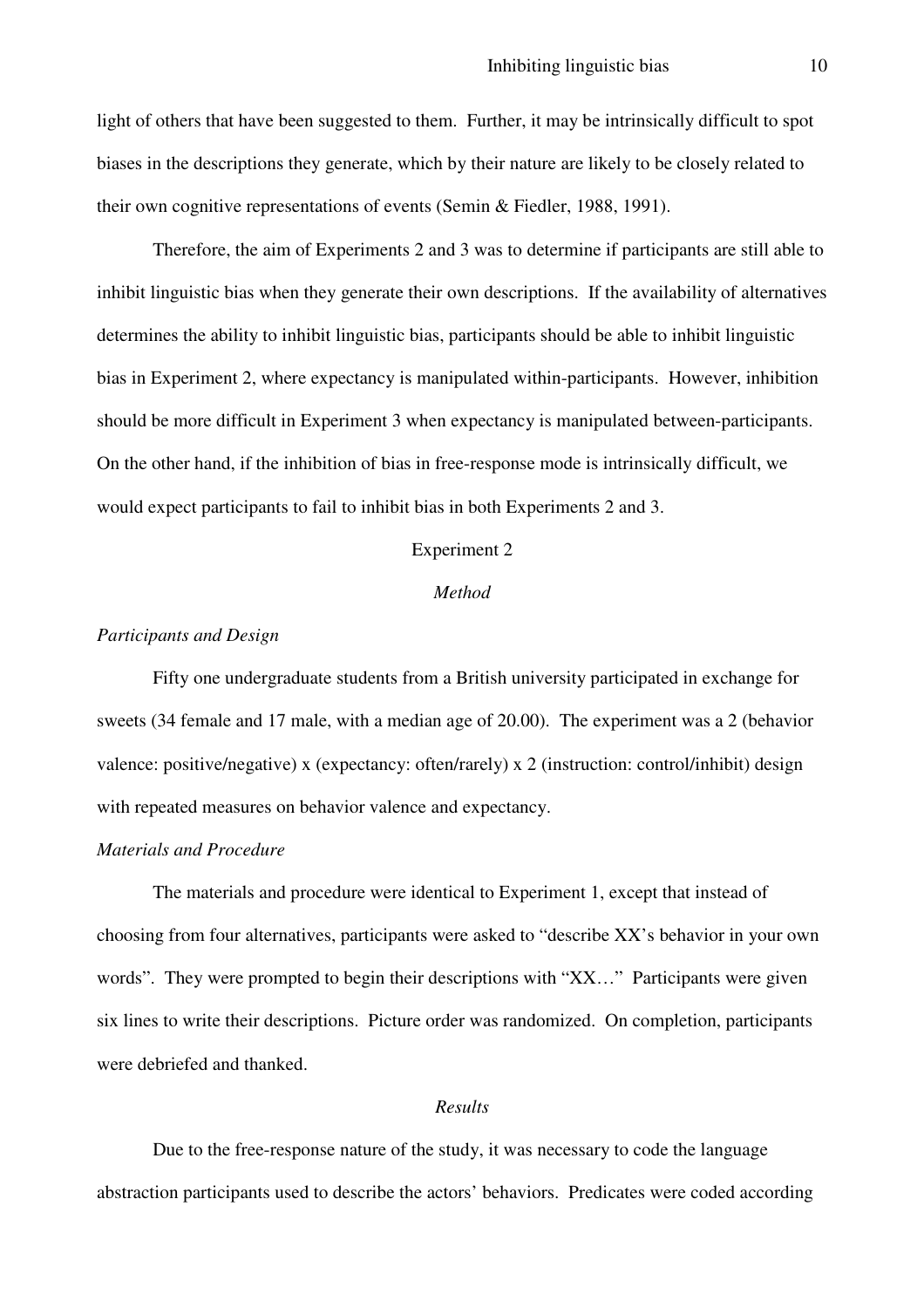to the criteria set out by Semin and Fiedler (1991). Only verbs and adjectives specifically referring to the cartoon character and his/her behavior were coded. A comprehensive set of guidelines for LCM coding is provided at the website Cratylus.org (2006), and our coding followed these guidelines with two minor qualifications. First, we did not code the use of nouns because we followed the earlier version of the LCM criteria which did not include nouns. Second, state action verbs (SAV: e.g., "amaze, surprise") were always treated as IAVs. Typically, participants' responses were one sentence long and contained a small number of words for coding. An example was: "Matthew is throwing bottles into the recycling bin." where "throwing" was the only predicate to be coded, and was coded as a DAV. A participant's value of language abstraction was obtained using the formula:

$$
Abstraction = (DAVx1 + IAVx2 + SVx3 + ADJx4)/(DAV + IAV + SV + ADJ)
$$

(where DAV, IAV, SV and ADJ represent the number of occurrences of each category). In addition to the primary coder, a second independent rater coded all communications and interrater reliability was high (*r* = .98). Disagreements were resolved after discussion.

Values of language abstraction were then entered into a 2 (behavior valence: positive/negative) x 2 (expectancy: often/rarely) x 2 (instruction: control/inhibit) mixed model ANOVA with repeated measures on behavior valence and expectancy. Means and standard deviations are presented in Table 2.

There was no main effect for expectancy, with "often" behaviors encoded no more abstractly ( $M = 2.30$ ) than "rarely" behaviors ( $M = 2.17$ ),  $F(1, 49) = 1.29$ ,  $p = .262$ ,  $\eta^2 = .03$ . There was no main effect for instruction ( $M_{control} = 2.41$ ,  $M_{inhibit} = 2.06$ ),  $F(1, 49) = 3.23$ ,  $p =$ .077,  $\eta^2$  = .06. However, there was an interaction between expectancy and instruction, *F* (1, 49)  $= 6.00, p = .018, \eta^2 = .11$ . As in Experiment 1, planned comparisons revealed that the LEB was present in the control condition ( $M_{\text{often}} = 2.61$  vs  $M_{\text{rarely}} = 2.20$ ),  $F(1, 49) = 6.92$ ,  $p = .011$ ,  $\eta^2 =$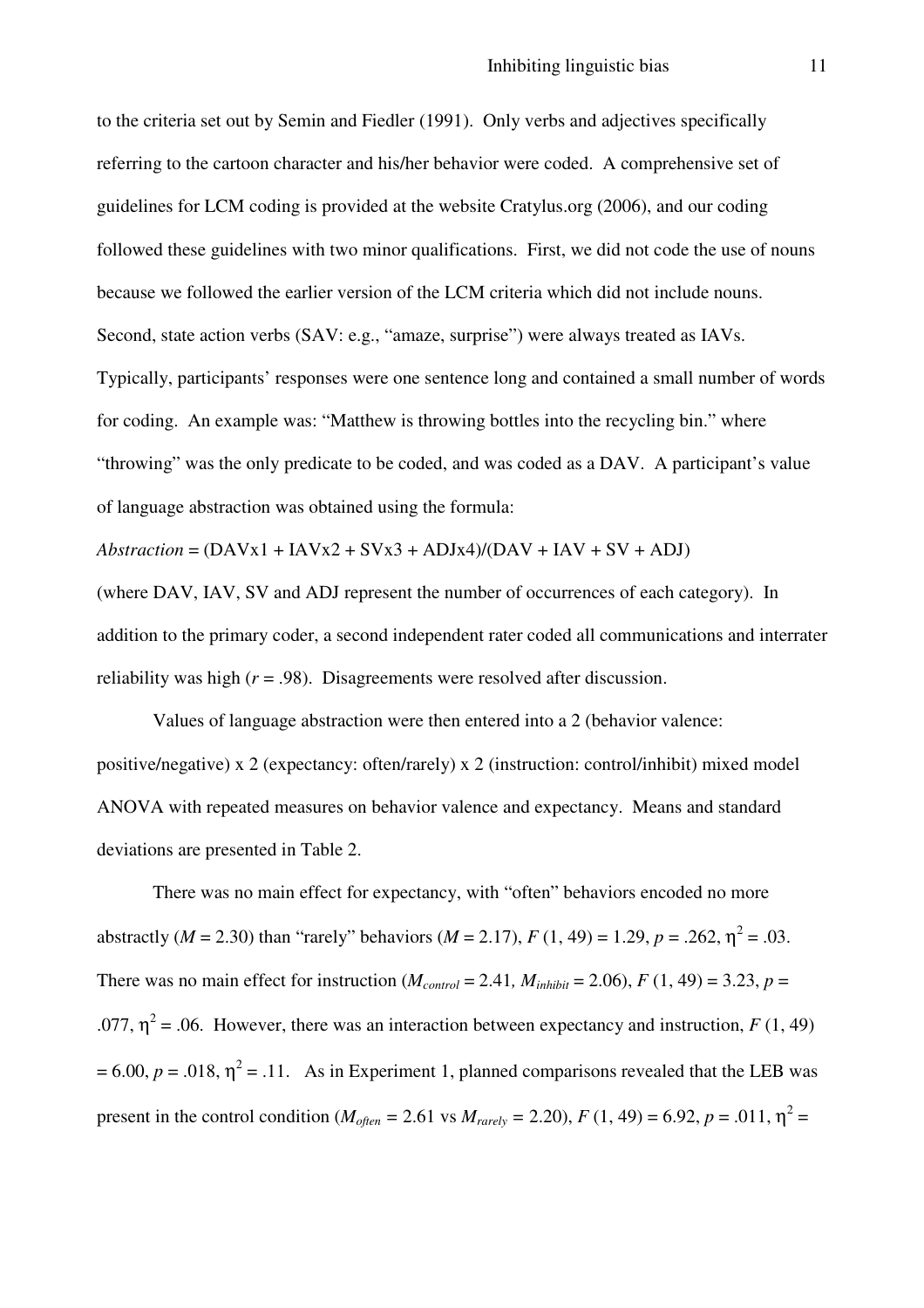.12, but not in the inhibit condition,  $(M_{\text{often}} = 1.99 \text{ vs } M_{\text{rarelv}} = 2.13)$ ,  $F(1, 49) = 0.39$ ,  $p = .537$ ,  $\eta^2 = .008$ .

 Although not salient to our hypotheses, there was a main effect of behavior valence, with positive behaviors ( $M = 2.33$ ) described more abstractly than negative behaviors ( $M = 2.14$ ),  $F(1, 1)$  $(49) = 4.66, p = .036, \eta^2 = .09$ . There were no other effects.

#### *Discussion*

Even when communicators were using their own words, they were still able to inhibit linguistic bias. However, it remains to be tested whether this ability is still present when participants are not given the opportunity to compare and contrast two different types of behaviors. Inhibiting bias in one's own language may only be possible so long as one is in a position to observe discrepancies in one's descriptions of expected and unexpected events. Next, we therefore manipulated behavioral expectancy *between-participants*.

We also included a "mislead" condition (Douglas & Sutton, 2003), to examine the abilities to inhibit and recruit linguistic bias within the same experiment. Participants were asked to write their descriptions in a way that is contrary to the original expectancy (often/rarely) information given. Specifically, participants were asked to "create the opposite impression" of the target. We expected that in this condition participants would describe unexpected behaviors as or more abstractly than expected behaviors (see Douglas & Sutton, 2003).

#### Experiment 3

#### *Method*

#### *Participants and Design*

 Two hundred and forty three undergraduate students from a British university participated in exchange for sweets (170 female and 73 male, with a median age of 19.00). The experiment was a 2 (behavior valence: positive/negative) x 2 (expectancy: often/rarely) x 3 (instruction: control/inhibit/mislead) design with repeated measures on behavior valence.

#### *Materials and Procedure*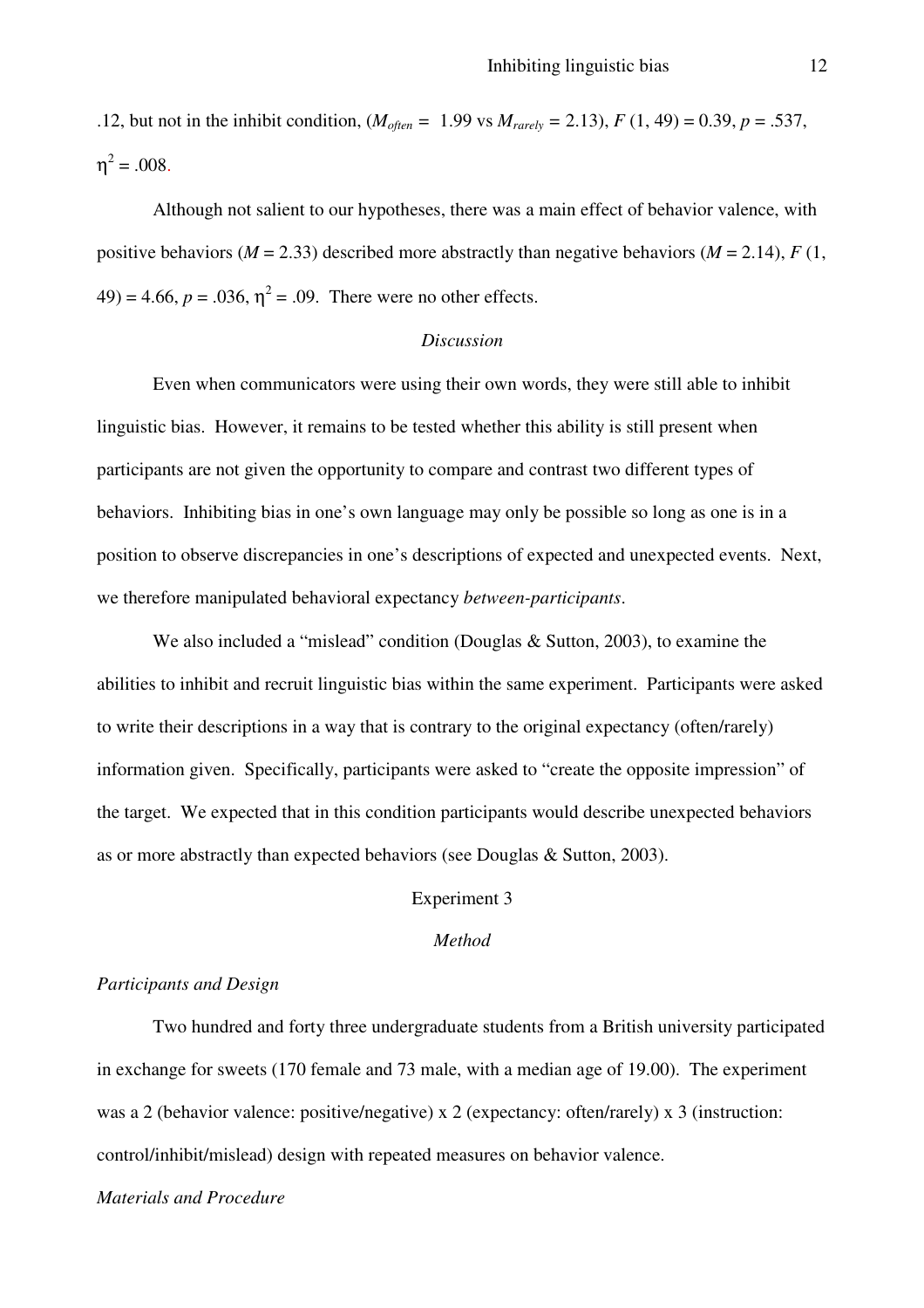The methods in the control and inhibit conditions were identical to Experiment 2, except that expectancy was manipulated between-participants. In the "mislead" condition, an example of the wording for a target performing a positive/"rarely" behavior was as follows: "Remember that XX is an unpleasant person who rarely does this sort of thing. However, when you are describing the behavior, I would like you to create the opposite impression of XX." The words "pleasant"/ "unpleasant" and "often"/"rarely" were substituted for positive and negative behaviors as in previous experiments. Picture order was randomized. On completion, participants were debriefed and thanked.

#### *Results*

Coding of participants' responses was carried out as described in Experiment 2. Responses were typically one sentence long and contained a small number of words for coding. In addition to the primary coder, a second independent rater coded all communications and interrater reliability was high  $(r = .96)$ . Disagreements were resolved after discussion. Values were then entered into a 2 (behavior valence: positive/negative) x 2 (expectancy: often/rarely) x 3 (instruction: control/inhibit/mislead) mixed model ANOVA with repeated measures on behavior valence. Means and standard deviations are presented in Table 3.

 There was a main effect for expectancy, with "often" behaviors encoded more abstractly  $(M = 2.10)$  than "rarely" behaviors  $(M = 1.84)$ ,  $F(1, 225) = 7.10$ ,  $p = .008$ ,  $\eta^2 = .03$ . There was also a main effect for instruction ( $M_{control} = 2.11$ ,  $M_{inhibit} = 2.02$ ,  $M_{mislead} = 1.78$ ),  $F (2, 225) = 4.08$ ,  $p = .018$ ,  $\eta^2 = .04$ . There was an interaction between expectancy and instruction,  $F(1, 225) =$ 6.12,  $p = .003$ ,  $\eta^2 = .05$ . However, planned comparisons revealed that the LEB survived in the control condition ( $M_{often} = 2.43$  vs  $M_{rarely} = 1.80$ ),  $F (1, 225) = 14.98$ ,  $p = .000$ ,  $\eta^2 = .06$  and  $also$ in the inhibit condition,  $(M_{\text{often}} = 2.19 \text{ vs } M_{\text{rarely}} = 1.85)$ ,  $F(1, 225) = 4.48$ ,  $p = .035$ ,  $\eta^2 = .02$ . In the mislead condition, the LEB was obviated, replicating Douglas and Sutton's (2003) findings,  $(M_{\text{often}} = 1.68 \text{ vs } M_{\text{rarely}} = 1.88)$ ,  $F(1, 225) = 1.31$ ,  $p = .253$ ,  $\eta^2 = .01$ . We conducted the analysis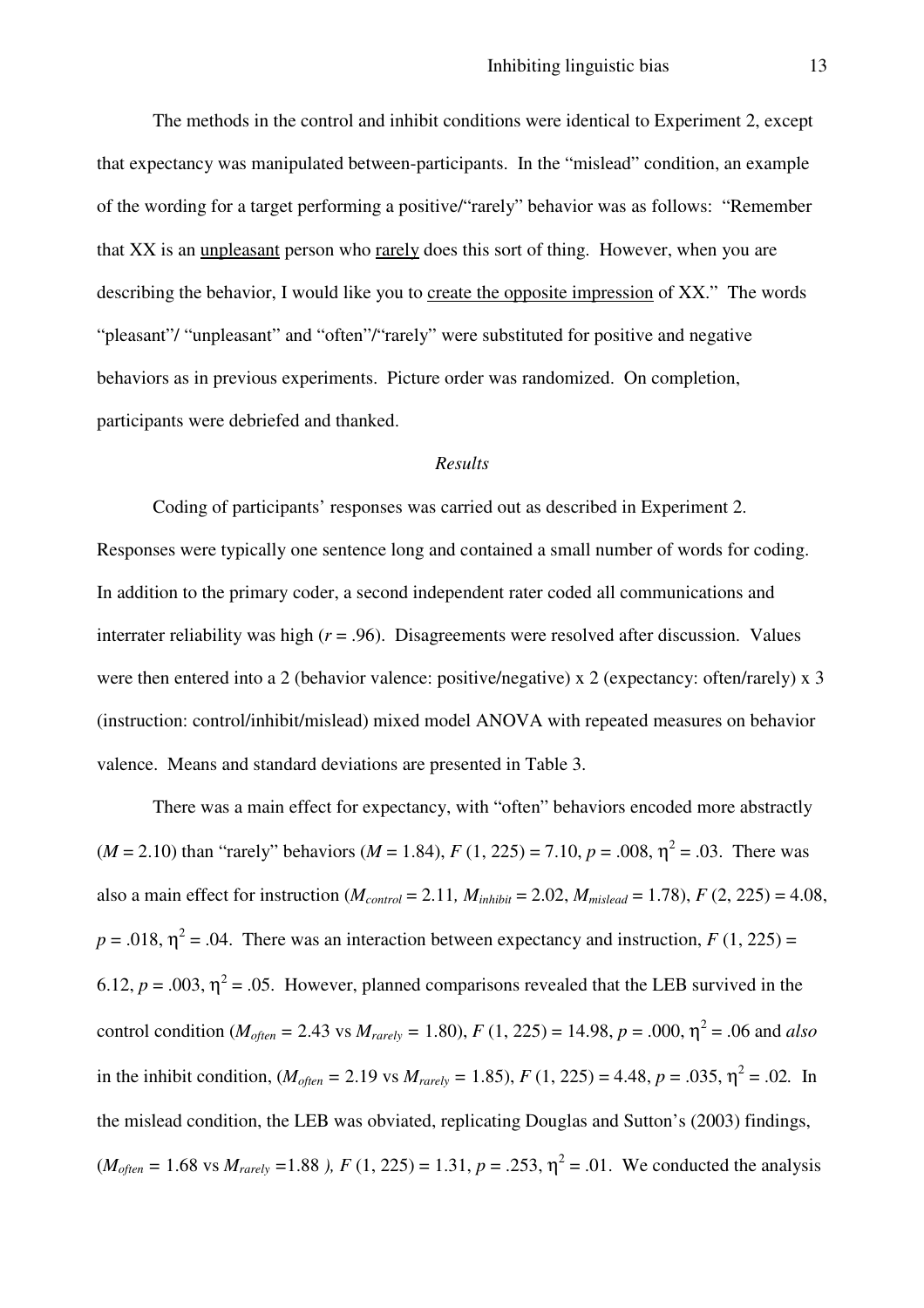again having removed the mislead condition. The interaction between expectancy and instruction was again not significant,  $F(1, 225) = 1.28$ ,  $p = .260$ ,  $\eta^2 = .01$ , demonstrating no evidence of inhibition.

Although not relevant to our hypotheses, there was a main effect for behavior valence. Positive behaviors ( $M = 2.01$ ) were described more abstractly than negative behaviors ( $M = 1.93$ ),  $F(1, 225) = 8.71$ ,  $p = .004$ ,  $\eta^2 = .04$ . There was also an interaction between behavior valence and instruction,  $F(2, 225) = 10.34$ ,  $p = .000$ ,  $\eta^2 = .08$ . Post-hoc analyses revealed a difference in abstraction between control, inhibit and mislead conditions for positive behaviors (*Mcontrol =* 2.20,  $M_{inhibit} = 2.10, M_{mislead} = 1.74$ ,  $F (2, 225) = 8.23, p = .000, \eta^2 = .07$ , but not for negative behaviors,  $(M_{control} = 2.03, M_{inhibit} = 1.94, M_{mislead} = 1.83), F (2, 225) = 1.41, p = .247, \eta^2 = .01.$ No other effects were significant.  $3$ 

#### *Discussion*

Experiment 3 provided no evidence of inhibition. The LEB survived in the control condition *and* when participants were instructed to communicate in an unbiased way. In contrast, participants' language abstraction was sensitive to instructions to create a misleading impression of the described person. Here, the typical LEB was no longer present. Aside from the inclusion of the "mislead" condition, the only substantial change in method from Experiment 2 was that participants were asked to generate their own descriptions to *either* expected or unexpected behaviors.

#### General Discussion

Our results demonstrate that communicators can sometimes inhibit the linguistic expression of their expectancies. However, the results also provide the first evidence of one of the potential boundary conditions of communicators' ability to suppress bias. Experiment 3 suggests that a necessary condition for inhibition might be that communicators are able to evaluate descriptions comparatively, as is the case in forced choice procedures (Experiment 1)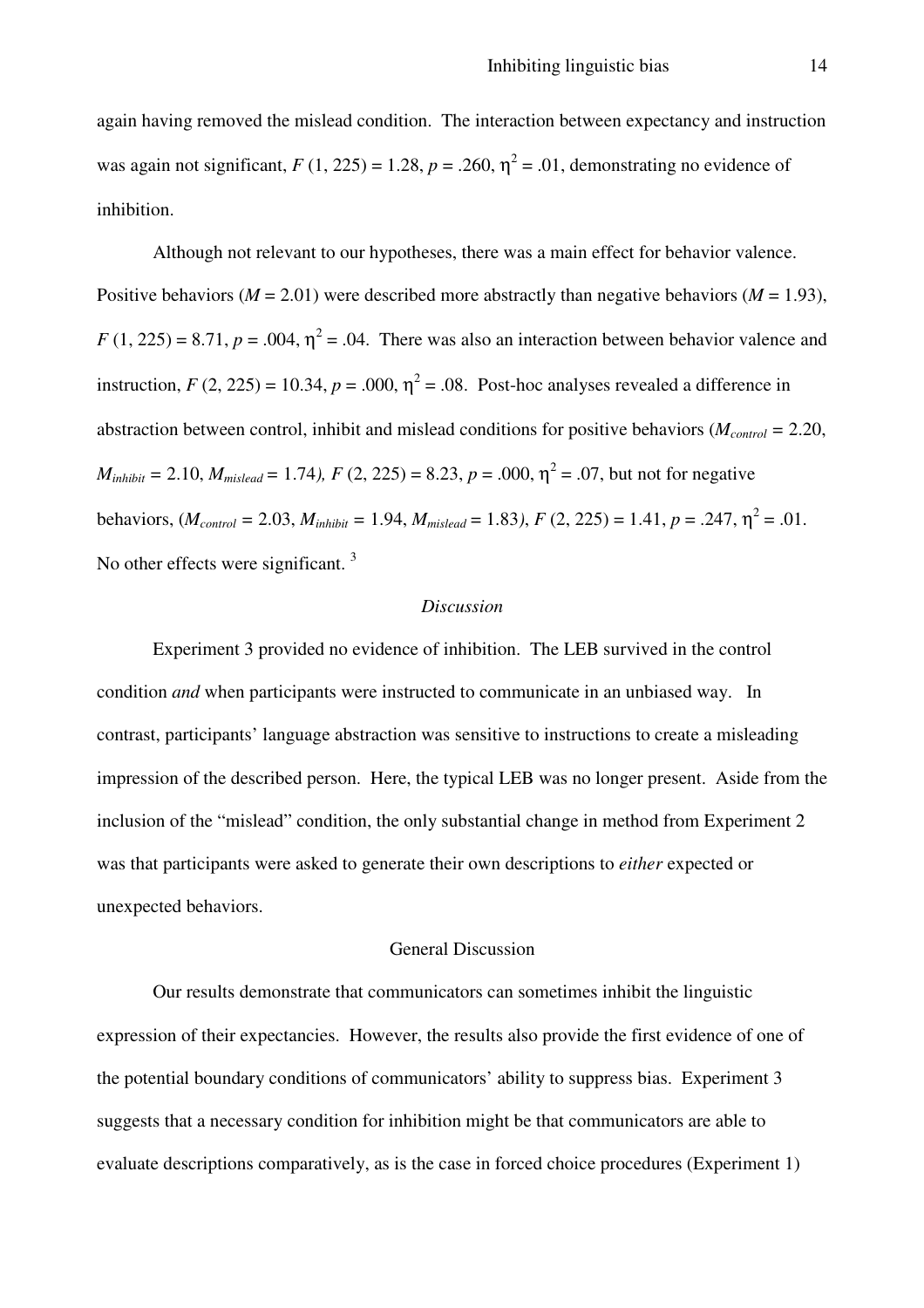and when participants provide multiple descriptions, including both descriptions of expected and unexpected behaviors (Experiment 2). Given that our procedure in Experiment 3 could be considered the closest to 'real' communication, this suggests that inhibition of linguistic bias might therefore be difficult in everyday conversation. It is also important to note that under similar conditions to those in which participants failed to inhibit bias, they were able to recruit bias readily in the service of communication goals.

These results suggest not only that inhibition is potentially more difficult than the recruitment of bias, but that the two may depend on different psychological mechanisms (cf. Macrae et al., 1994; Semin et al., 2005; Wegner, 1992). Participants could inhibit bias when the method arguably facilitated monitoring by allowing participants to scrutinize alternate descriptions and behaviors. However they could not inhibit bias when this was not possible. Further suggestion that the ability to monitor bias may be uniquely important for inhibition comes from the fact that communicators are typically able to recruit linguistic bias even when they use their own words and provide just one description (Douglas & Sutton, 2003). In sum, when describers intend to be *biased*, language abstraction may be their friend, but when their intention is to be *unbiased* it may not always be their friend and may indeed sometimes be their enemy.

However, there are reasons to be optimistic. Experiments 1 and 2 clearly show that under the right conditions, people are able to inhibit the LEB, and placing people in a situation where they are aware of both expected and unexpected behaviors of a target facilitates communicators' ability to inhibit. Generally therefore, the present results suggest that interventions intended to stem linguistic transmission of biases might be more likely to succeed if they enhance people's ability to monitor their language. It may be possible to train people to appreciate how their language may be informed by their existing preconceptions.

However, there is one important factor that limits how our current findings may be generalized to the inhibition of biased language in general. In our experiments, we dealt with participants' ability to inhibit *interpersonal* biases. For example, our participants were asked to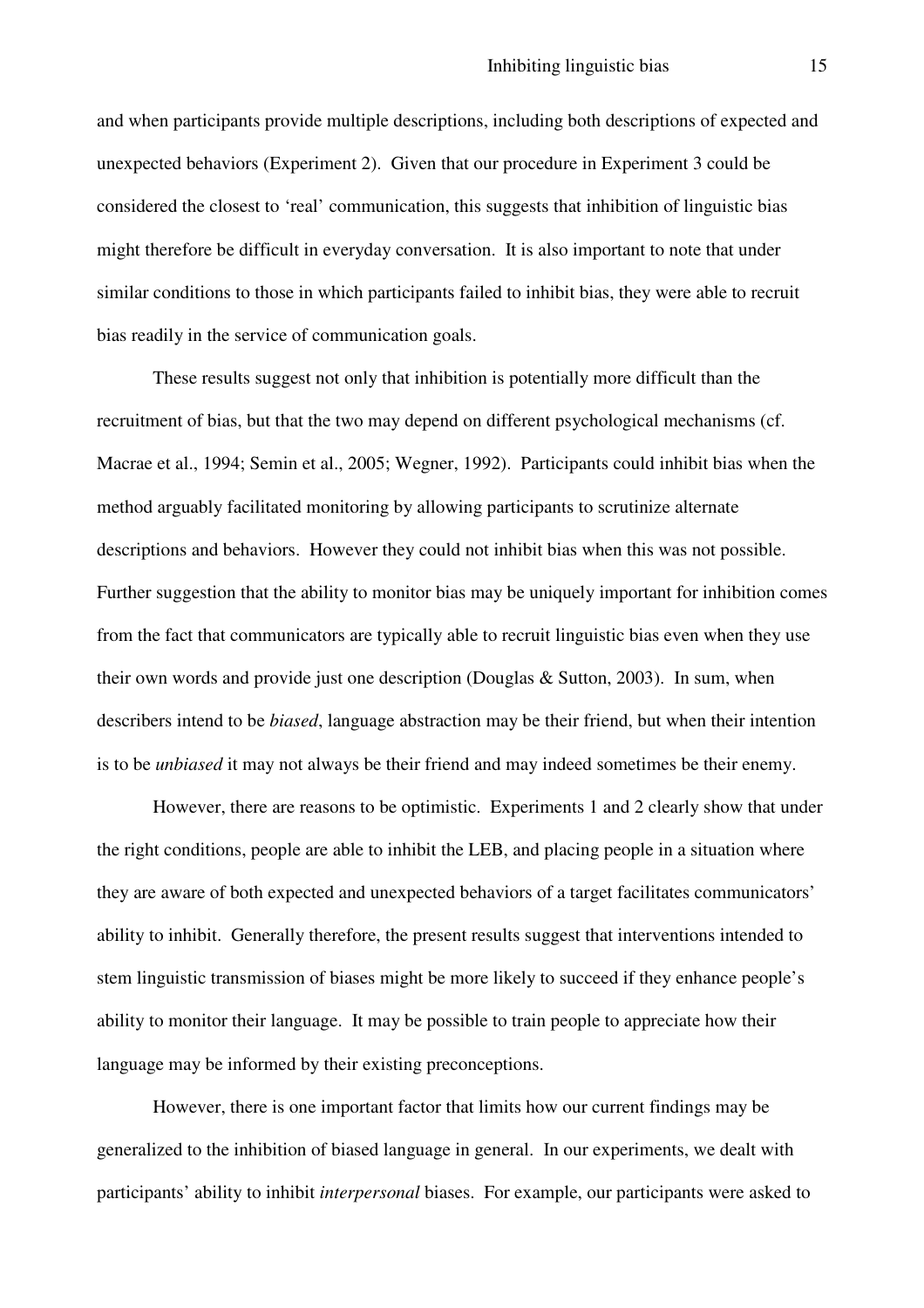'put aside' their pre-existing knowledge that a person often/rarely behaves in the manner depicted (see also Douglas and Sutton, 2003 for recruitment of bias). However, previous studies investigating participants' ability to inhibit linguistic bias (e.g., Franco & Maass, 1999; von Hippel et al., 1997) have done so in *intergroup* contexts. It is important to mention this, because while it may be possible for participants to inhibit the biased expression of interpersonal biases, the expression of more deep-rooted and long-standing biases, such as stereotypes, may be more difficult to control.

There are also a number of moderators and even alternative accounts of some of our findings that remain to be investigated. For example, we have not investigated whether changes occur in individuals' privately held expectancies in response to the inhibition instruction. It is not yet clear whether inhibition works by resulting in temporary suppression of bias in communicators' mental representations, or only on suppression of bias in their public language (leaving any cognitive bias intact). We think that either way, processes such as monitoring may be important but to discriminate between these two types of suppression would be of theoretical and applied interest.

Further, it would be interesting to examine the extent to which monitoring processes implicated by the present experiments are available to conscious awareness. In the literature on mental regulation and stereotype suppression, one of the main purposes of monitoring processes is to prevent unwanted beliefs from entering awareness (Macrae et al., 1994; Wegner, 1992). For any monitoring process itself to be available to introspection would perhaps defeat the purpose. In the present studies however, participants' aim was to keep biases outside their descriptions, not outside their awareness. Being consciously aware of the bias in potential descriptions scarcely defeats their communicative purpose. However, such awareness may not be necessary and it is plausible that when suppressing bias in public communication, participants recruit the same implicit monitoring mechanisms they employ when suppressing bias in their thoughts. If it turns out that biases in descriptions are consciously perceived, it will be important to determine which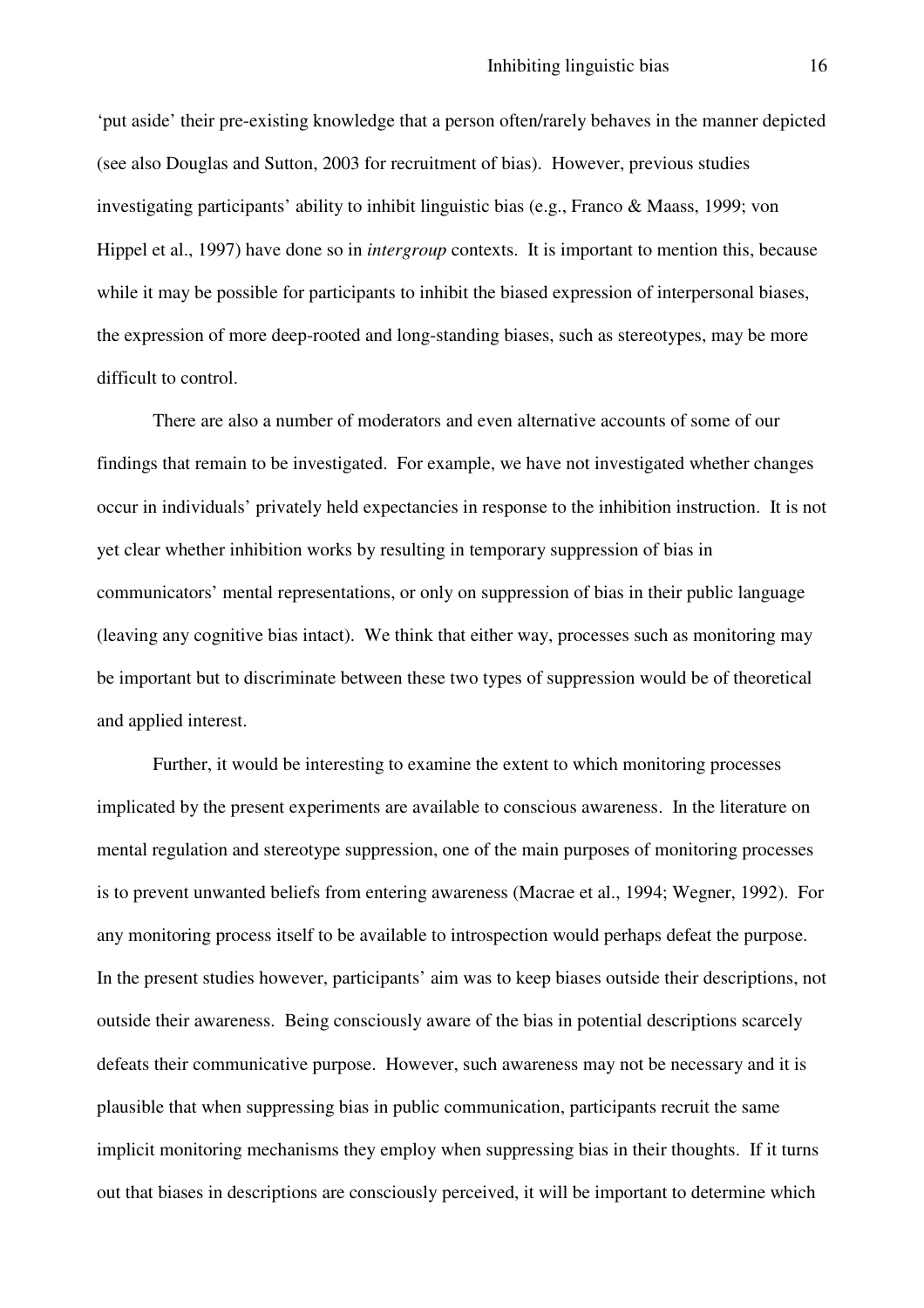consciously available aspects of abstract language provide the cues to bias (e.g., informativeness, disputability, see Semin & Fiedler, 1988).

A related line of investigation would be to consider whether the internal motivation to suppress linguistic bias might be more effective than the kind of external motivations provided in the present experiments. Research shows that participants who are internally motivated to suppress bias may be more successful than those externally motivated (Devine, Plant, Amodio, Harmon-Jones, & Vance, 2002; Gordijn, Hindriks, Koomen, Dijksterhuis & van Knippenberg, 2004). Therefore, participants who are already intrinsically motivated to reduce bias may be better at doing so in our experimental task. Also, it suggests that interventions that elicit internal motivations to inhibit bias, for example by priming egalitarian values, may be more successful than explicit instructions.

Finally, recent findings implicate the role of regulatory focus in language abstraction (Semin et al., 2005). Semin et al. found that relative to an avoidance-oriented *prevention* focus, a pursuit-related *promotion* focus elicited abstract descriptions. Although Semin et al. (2005) did not evaluate the effect of regulatory focus on the LEB, it is an interesting possibility that a strong prevention focus may result in the attenuation of this bias. Also, instructions intended to eliminate bias are likely to work more effectively when in keeping with communicators' prior regulatory focus. For example, prevention-focused communicators may respond better to instructions to avoid bias, whereas promotion-focused communicators may better follow instructions to strive to be fair-minded.

In sum, the present studies confirm that at times, when people are perhaps able to monitor their language, they can indeed rid it of bias and thus draw the curtains on the linguistic window to their minds. However when monitoring is not possible, people may not be able to inhibit linguistic bias even under the same conditions in which they are able to use language abstraction creatively in order to put a certain spin on their descriptions.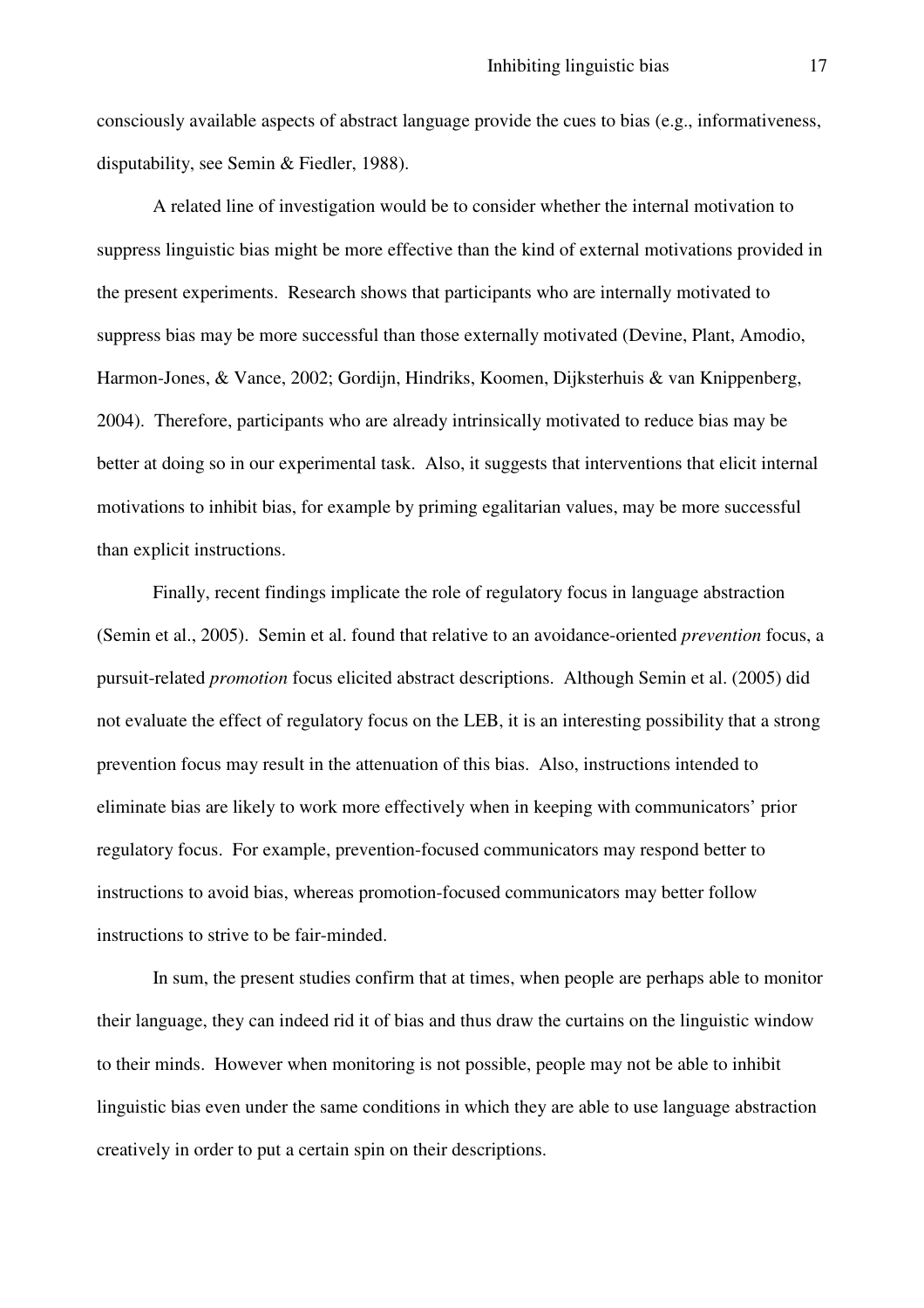#### References

Cole, J.M., Sutton, R.M., & Douglas, K.M. (2007). From speech acts to dispositions: How impressions of persons are shaped by their descriptions of others. Manuscript in preparation.

Cratylus.org (2006). The linguistic category model (LCM). Retrieved from

http://www.cratylus.org/Text/1111548454250-3815/pC/1111473983125-6408/uploadedFiles/1151434261594-8567.pdf and http://www.cratylus.org/Text/1111548454250-3815/pC/1111473983125-6408/uploadedFiles/1151434300359-0007.pdf ON 25 June 2007.

- Devine, P.G., Plant, E.A., Amodio, D.M., Harmon-Jones, E., & Vance, S.L. (2002). The regulation of explicit and implicit race bias: The role of motivations to respond without prejudice. *Journal of Personality & Social Psychology*, *82*, 835-848.
- Douglas, K.M., & McGarty, C. (2001). Identifiability and self-presentation: Computer-mediated communication and intergroup interaction. *British Journal of Social Psychology*, *40*, 399- 416.
- Douglas, K.M., & McGarty, C. (2002). On computers and elsewhere: A model of the effects of Internet identifiability on communicative behaviour. *Group Dynamics: Theory, Research and Practice, 6,* 17-26.
- Douglas, K.M., & Sutton, R. M. (2003). Effects of communication goals and expectancies on language abstraction. *Journal of Personality and Social Psychology*, *84*, 692-696.
- Douglas, K.M., & Sutton, R.M. (2006). When what you say about others says something about you: Language abstraction and inferences about describers' attitudes and goals. *Journal of Experimental Social Psychology, 42,* 500-508.
- Edwards, D., & Potter, J. (1993). Language and causation: A discursive action model of description and attribution. *Psychological Review*, *100*, 23-41.
- Franco, F.M., & Maass, A. (1999). Intentional control over prejudice: When the choice of the measure matters. *European Journal of Social Psychology*, 29, 469-477.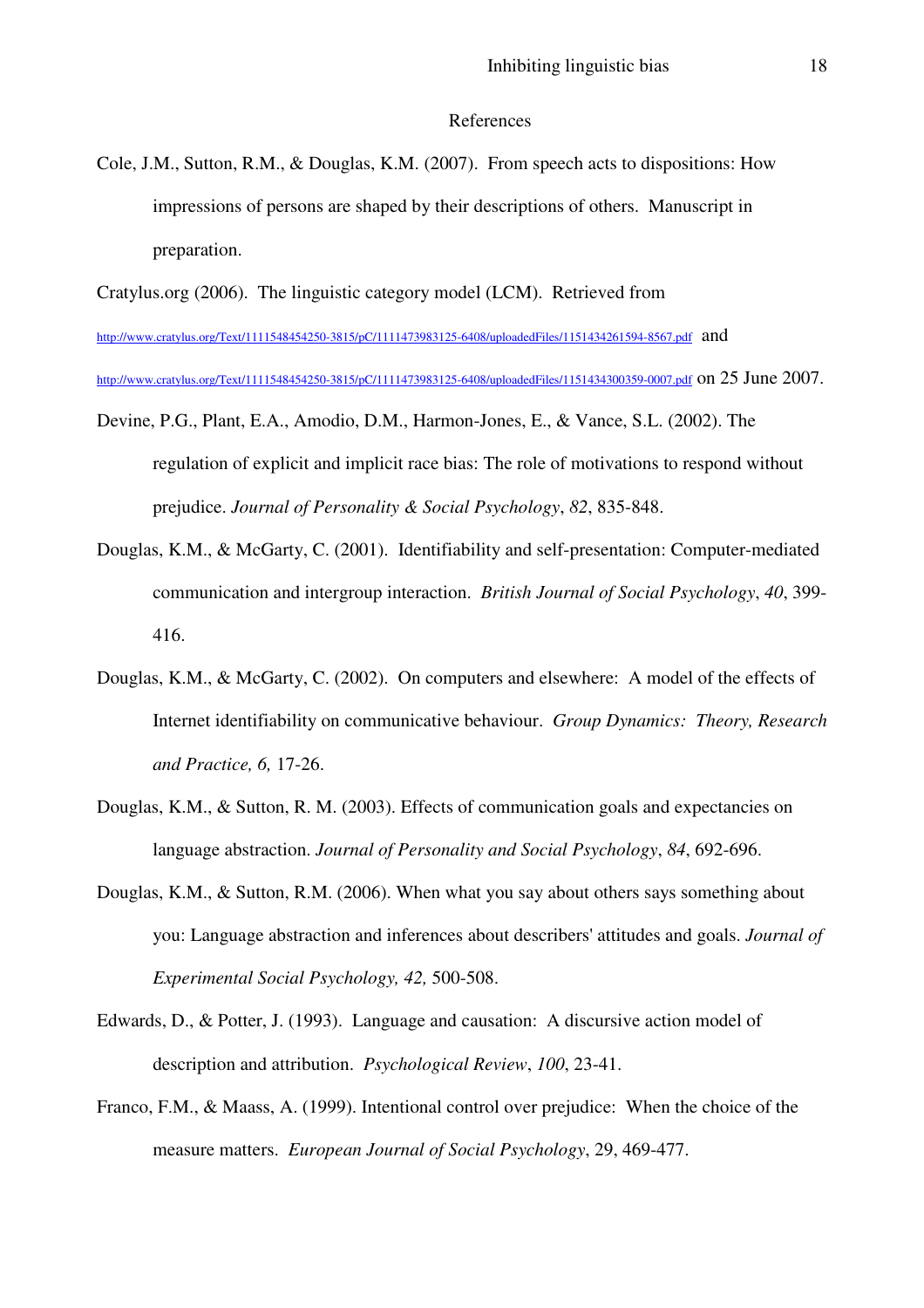- Gil de Montes, L.G., Semin, G.R., & Valencia, J.F. (2003). Communication patterns in interdependent relationships. *Journal of Language and Social Psychology, 22,* 259-281.
- Giles, H., & Coupland, N. (1991). *Language: Contexts and consequences.* Milton Keynes UK, Open University Press.
- Gordijn, E. H.; Hindriks, I., Koomen, W., Dijksterhuis, A., & Van Knippenberg, A. (2004). Consequences of stereotype suppression and internal suppression motivation: A selfregulation approach. *Personality and Social Psychology Bulletin*, *30*, 212-224
- Hamilton, D.L., Gibbons, P.A., Stroessner, S.J., & Sherman, J.W. (1992). Language, intergroup relations and stereotypes. In G.R. Semin and K. Fiedler (Eds.), *Language, interaction and social cognition* (pp.102-128).London: Sage Publications.
- Higgins, E.T. (1981). The 'communication game': Implications for social cognition and persuasion. In E.T. Higgins, M.P. Zanna & C.P. Herman (Eds.), *Social cognition: The Ontario Symposium, Vol. 1* (pp.343-392). Hillsdale NJ: Erlbaum.
- Higgins, E.T. (1997). Beyond pleasure and pain. *American Psychologist, 52*, 1280-1300.
- Maass, A. (1999). Linguistic intergroup bias: Stereotype perpetuation through language. *Advances in Experimental Social Psychology*, *31*, 79-121.
- Maass, A., Ceccarelli, R., & Rudin, S. (1996). Linguistic intergroup bias: Evidence for an ingroup-protective motivation. *Journal of Personality and Social Psychology*, *71*, 512-526.
- Maass, A., Salvi, D., Arcuri, A., & Semin, G. (1989). Language use in intergroup contexts: The linguistic intergroup bias. *Journal of Personality and Social Psychology*, *57*, 981-993.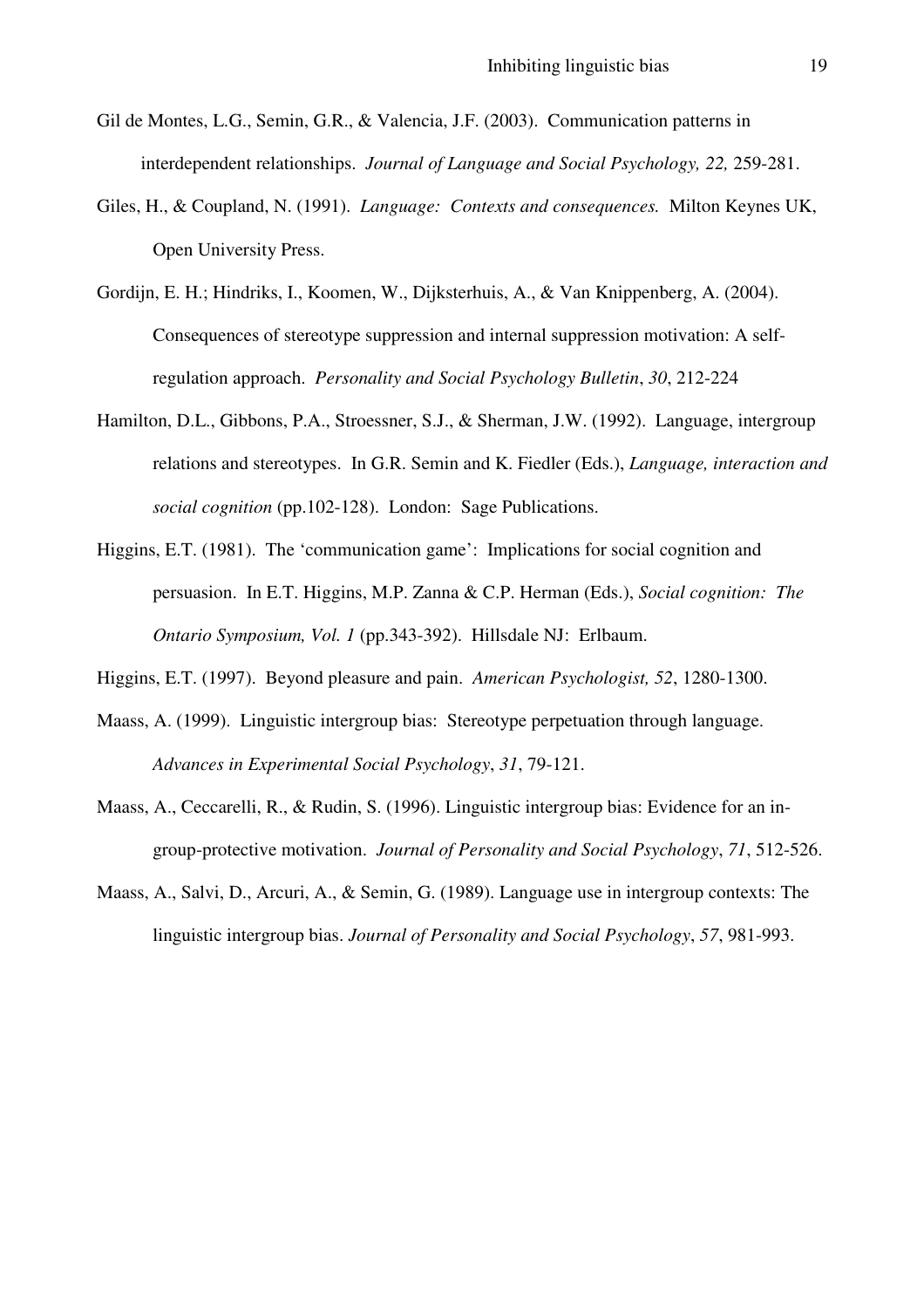- Macrae, C.N., Bodenhausen, G.V., Milne, A.B., & Jetten, J. (1994). Out of mind but back in sight: Stereotypes on the rebound. *Journal of Personality and Social Psychology, 67*, 808-817.
- Mae, L. & Carlston, D.E. (2005). Hoist on your own petard: When prejudiced remarks are recognized and backfire on speakers. *Journal of Experimental Social Psychology, 41*, 240-255.
- Moskowitz, G.B., Gollwitzer, P.M., Wasel, W., & Schaal, B. (1999). Preconscious control of stereotype activation through chronic egalitarian goals. *Journal of Personality and Social Psychology, 77*, 167-184.
- Petty, R.E., & Cacioppo, J.T. (1986). *Communication and persuasion: Central and peripheral routes to attitude change*. New York: Springer-Verlag.
- Rubini, M., & Semin, G.R. (1994). Language use in the context of congruent and incongruent ingroup behaviors. *British Journal of Social Psychology*, *33*, 355-362.
- Rubini, M., & Sigall, H. (2002). Taking the edge off of disagreement: Linguistic abstractness and self-presentation to a heterogeneous audience. *European Journal of Social Psychology, 32,* 343-351.
- Ruscher, J.B. (2001). *Prejudiced communication: A social psychological perspective*. New York: Guilford Press.
- Schmid, J., & Fiedler, K. (1998). The backbone of closing speeches: The impact of prosecution versus defense language on judicial attributions. *Journal of Applied Social Psychology*, *28*, 1140-1172.
- Semin, G.R. (2000). Agenda 2000 Communication: Language as an implementational device for cognition. *European Journal of Social Psychology*, *30*, 595-612.
- Semin, G.R., & Fiedler, K. (1988). The cognitive functions of linguistic categories in describing persons: Social cognition and language. *Journal of Personality and Social Psychology*, *54*, 558-568.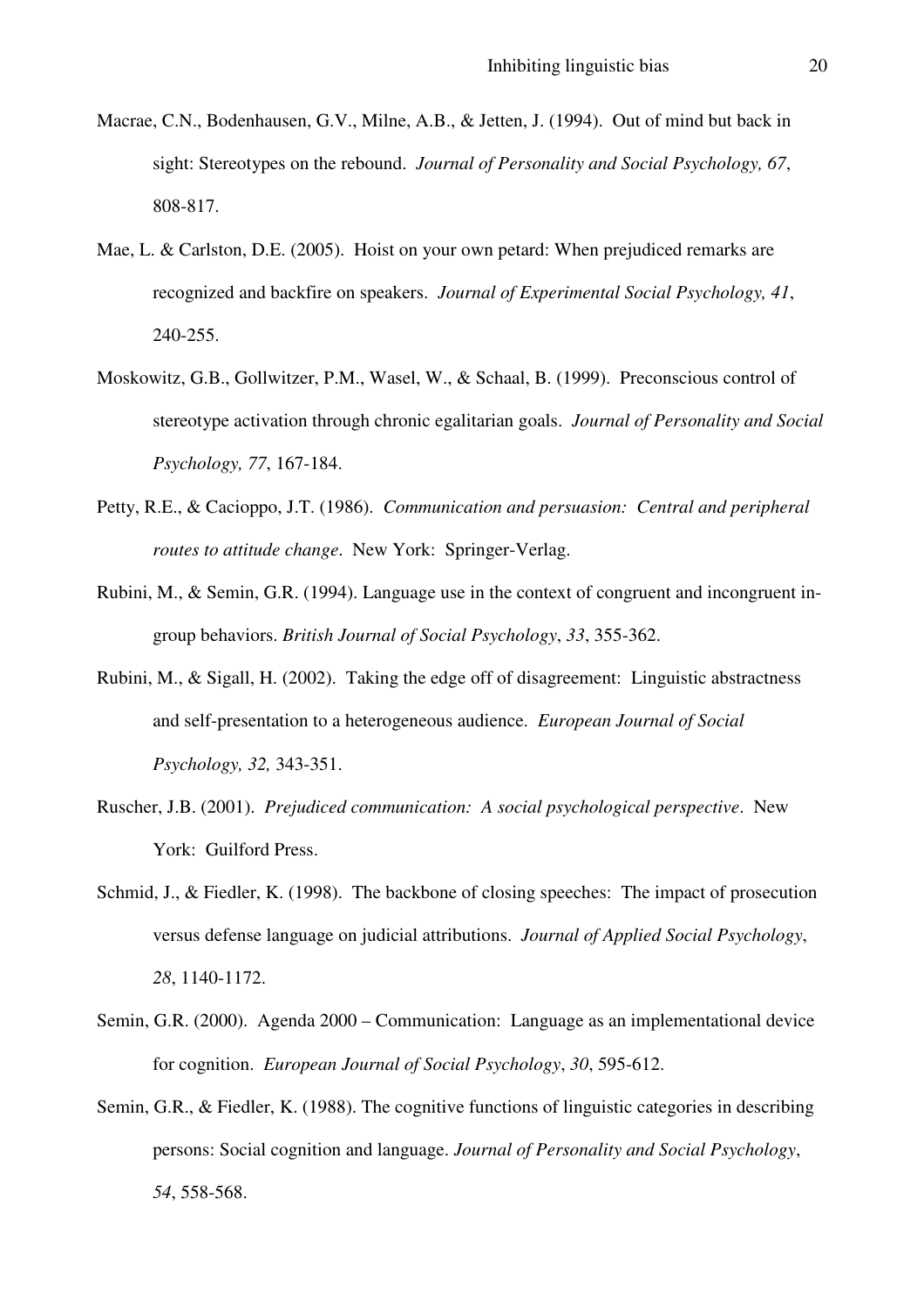- Semin, G.R., & Fiedler, K. (1989). Relocating attributional phenomena within a languagecognition interface: The case of actors' and observers' perspectives. *European Journal of Social Psychology*, *19*, 491-508.
- Semin, G.R., & Fiedler, K. (1991). The linguistic category model, its bases, applications and range. *European Review of Social Psychology*, *2*, 1-30.
- Semin, G. R., Higgins, E. T., Gil de Montes, L., Estourget, Y., & Valencia, J. (2005). Linguistic signatures of regulatory focus: How abstraction fits promotion more than prevention. *Journal of Personality and Social Psychology*, *89*, 36-45.
- Semin, G.R., Gil de Montes, L., & Valencia, J.F. (2003). Communication constraints on the linguistic intergroup bias. *Journal of Experimental Social Psychology, 39,* 142-148.
- Sutton, R. M., Elder, T. J., & Douglas, K. M. (2006). Reactions to internal and external criticism of outgroups: Social convention in the intergroup sensitivity effect. *Personality and Social Psychology Bulletin, 32*, 563-575.
- von Hippel, W., Sekaquaptewa, D., & Vargas, P. (1997). The linguistic intergroup bias as an implicit indicator of prejudice. *Journal of Experimental Social Psychology*, *33*, 490-509.
- Wegner, D.M. (1992). You can't always think what you want: Problems in the suppression of unwanted thoughts. In M.P Zanna (Ed.). *Advances in Experimental Social Psychology, 25,* (pp. 193-225). San Diego, CA: Academic Press.
- Wenneker, C. P. J., Wigboldus, D. H. J., & Spears, R. (2005). Biased language use in stereotype maintenance: The role of encoding and goals. *Journal of Personality and Social Psychology*, *89*, 504-516.
- Wigboldus, D.H.J., & Douglas, K.M. (2007). Language, expectancies and intergroup relations. In K. Fiedler (Ed.), *Social communication* (pp. 79-106).New York: Psychology Press.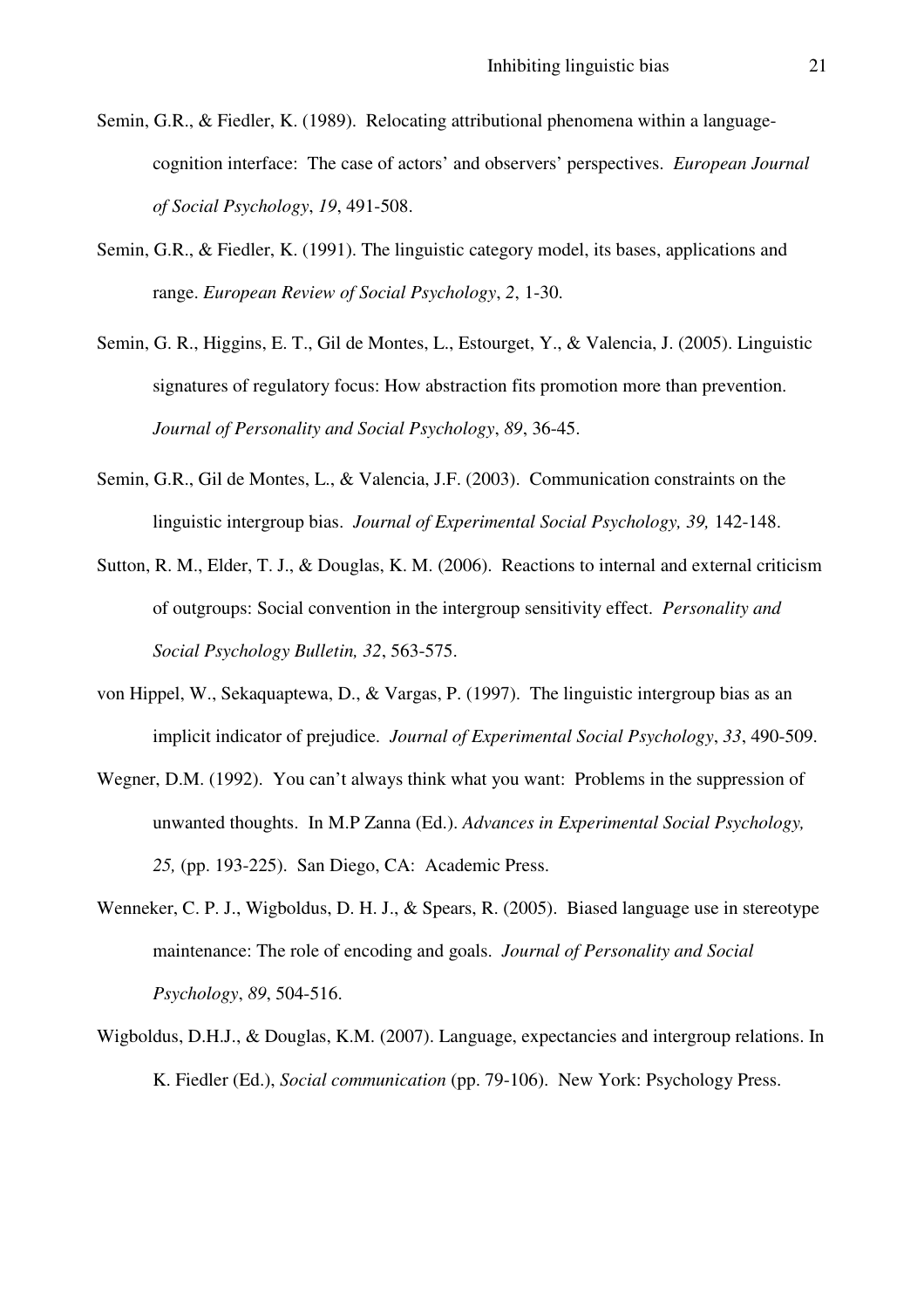Wigboldus, D.H.J., Semin, G.R., & Spears, R. (2000). How do we communicate stereotypes? Linguistic bases and inferential consequences. *Journal of Personality and Social Psychology*, *78*, 5-18.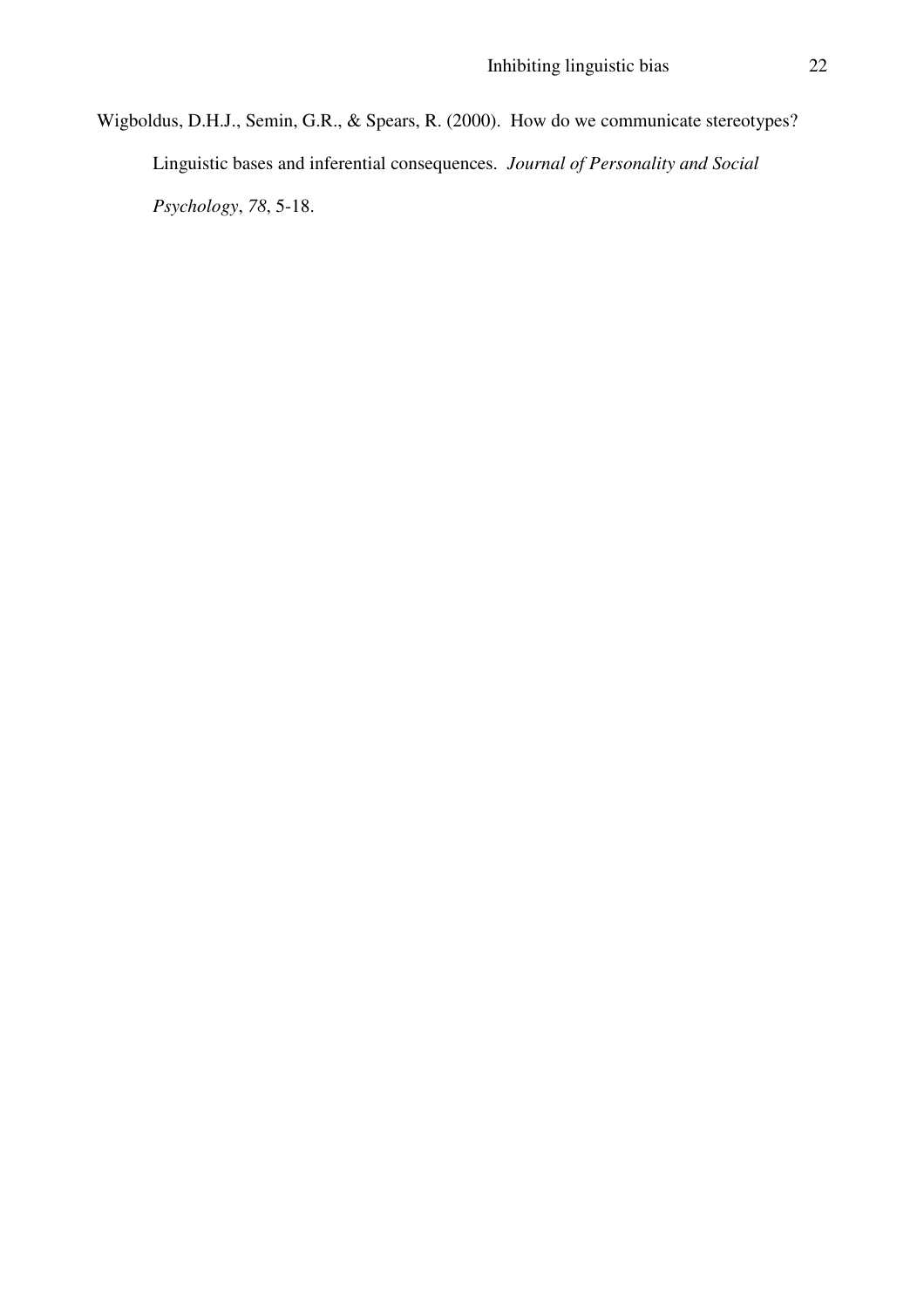#### Footnotes

1 The main effect of valence and the valence x instruction interaction do not involve expectancy and therefore do not influence our primary hypotheses. These unexpected findings are nevertheless interesting, although are difficult to interpret because the patterns of results are not the same across the three experiments. Specifically, in Experiment 1, negative behaviors were described more abstractly than positive behaviors, but in Experiments 2 and 3, positive behaviors were described more abstractly than negative behaviors. Also, in Experiment 1, the valence x instruction interaction yielded a difference between the control/inhibit conditions for negative behaviors but not positive behaviors. This interaction was not significant in Experiment 2 and occurred in the opposite direction in Experiment 3. We may speculate that methodological differences (e.g., forced choice/free response, within/between-participants manipulations of variables) could be responsible for these differences although further research would be required to verify this. The important point to remember is that these unexpected findings do not affect our central hypotheses.

2 We also conducted an experiment using the pictorial materials from Douglas and Sutton (2003). Here, 84 undergraduate students (22 male and 62 female with a median age of 19.00) completed an almost identical questionnaire to Experiment 1. However, we used four cartoons instead of six and expectancy was even more minimally induced by simply informing participants that the protagonist behaved in the manner depicted either "often" or "rarely". Results were the same as in Experiment 1.

3 Note that the lower degrees of freedom are due to some participants not completing all questions.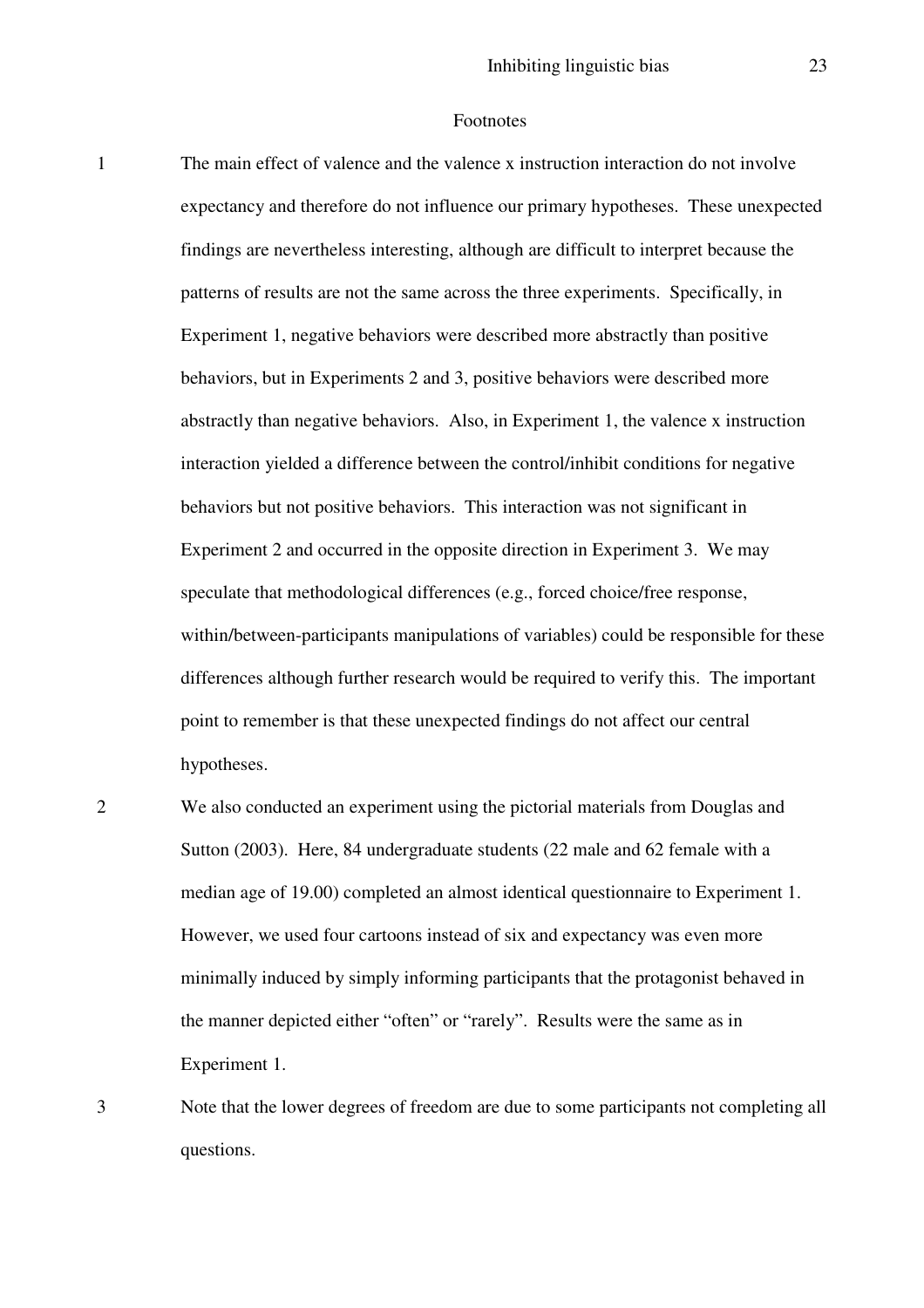## *Table 1*

Means (*and standard deviations)* for language abstraction as a function of behavior typicality,

behavior valence and instruction – Experiment 1.

|                      | Instruction |            |  |
|----------------------|-------------|------------|--|
| Expectancy condition | Control     | Inhibit    |  |
| Often                |             |            |  |
| Positive behavior    | 1.97(0.55)  | 1.83(0.45) |  |
| Negative behavior    | 2.30(0.79)  | 1.86(0.56) |  |
| Total                | 2.27        | 1.85       |  |
| Rarely               |             |            |  |
| Positive behavior    | 1.53(0.45)  | 1.70(0.45) |  |
| Negative behavior    | 1.88(0.55)  | 1.84(0.46) |  |
| Total                | 1.71        | 1.77       |  |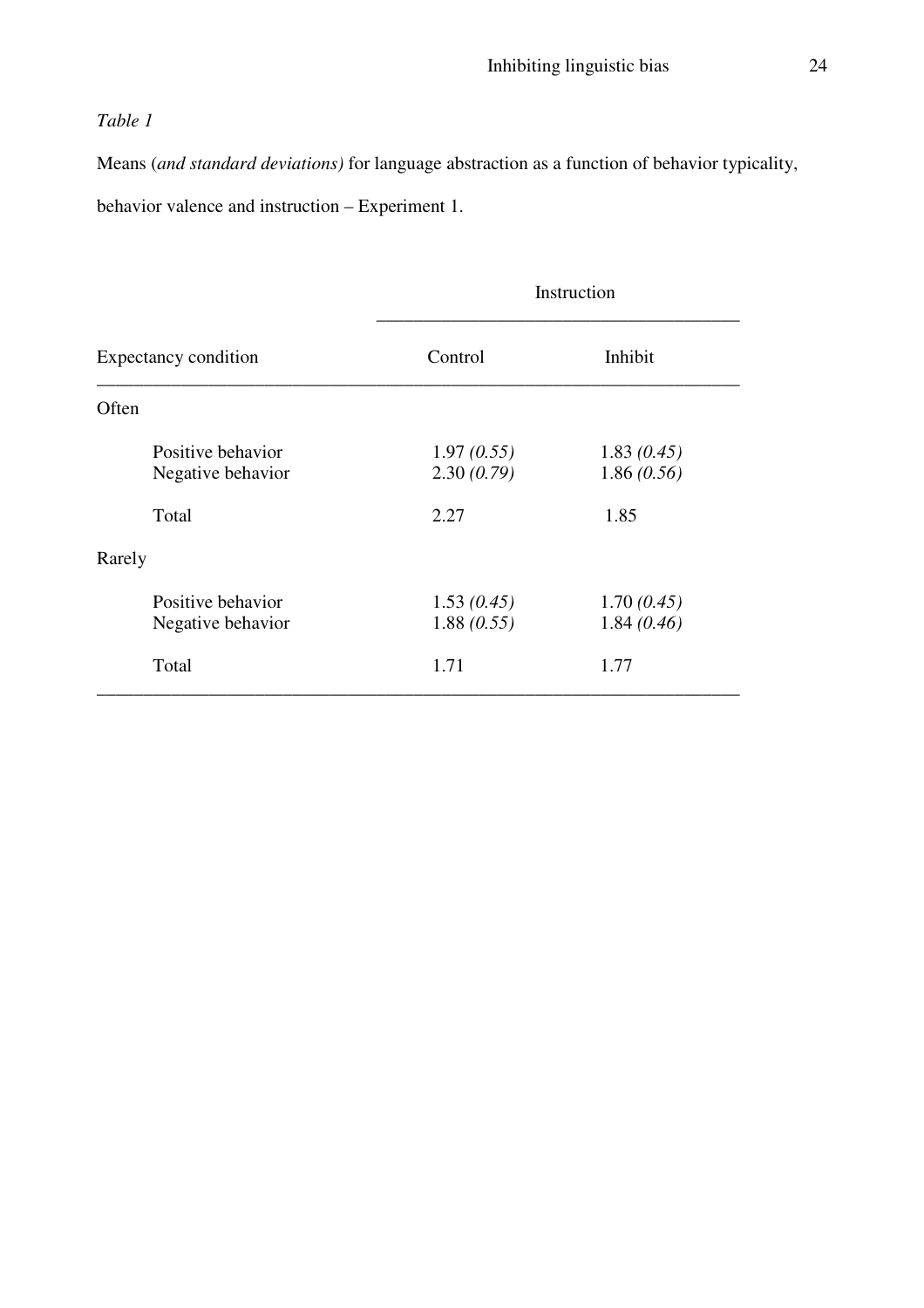## *Table 2*

Means (*and standard deviations)* for language abstraction as a function of behavior typicality,

behavior valence and instruction – Experiment 2.

|                                        | Instruction              |                          |  |
|----------------------------------------|--------------------------|--------------------------|--|
| Expectancy condition                   | Control                  | Inhibit                  |  |
| Often                                  |                          |                          |  |
| Positive behavior<br>Negative behavior | 2.64(0.94)<br>2.58(1.05) | 2.10(0.96)<br>1.87(0.95) |  |
| Total                                  | 2.61                     | 1.99                     |  |
| Rarely                                 |                          |                          |  |
| Positive behavior<br>Negative behavior | 2.27(0.86)<br>2.13(0.94) | 2.30(0.79)<br>1.96(1.06) |  |
| Total                                  | 2.20                     | 2.13                     |  |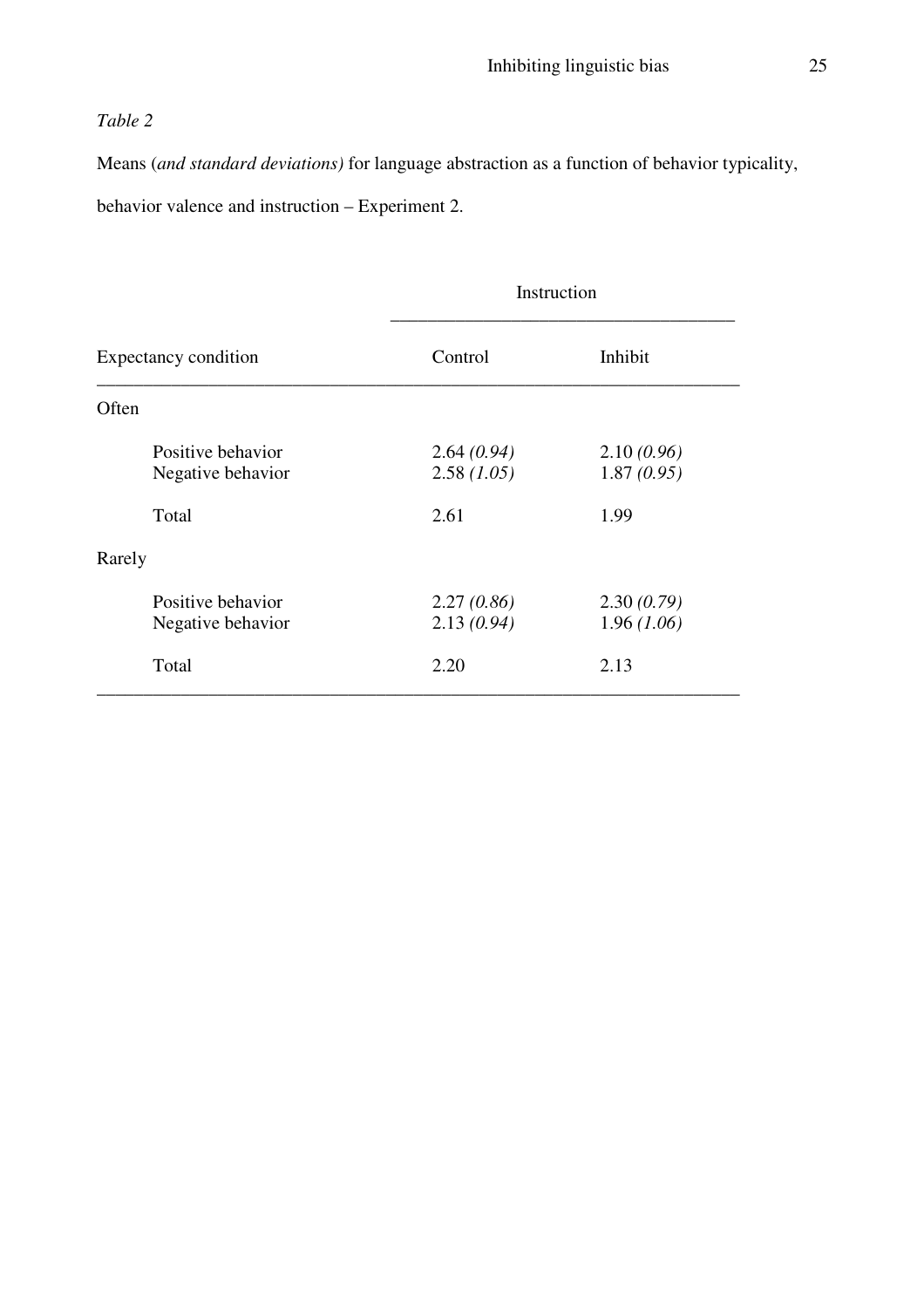## *Table 3*

Means (*and standard deviations)* for language abstraction as a function of behavior typicality,

behavior valence and instruction – Experiment 3.

| Expectancy condition | Instruction |            |            |
|----------------------|-------------|------------|------------|
|                      | Control     | Inhibit    | Mislead    |
| Often                |             |            |            |
| Positive behavior    | 2.49(0.96)  | 2.27(0.90) | 1.62(0.55) |
| Negative behavior    | 2.36(1.02)  | 2.10(1.08) | 1.74(0.53) |
| Total                | 2.43        | 2.19       | 1.68       |
| Rarely               |             |            |            |
| Positive behavior    | 1.90(0.48)  | 1.92(0.66) | 1.85(0.63) |
| Negative behavior    | 1.70(0.64)  | 1.77(0.62) | 1.91(0.52) |
| Total                | 1.80        | 1.85       | 1.88       |